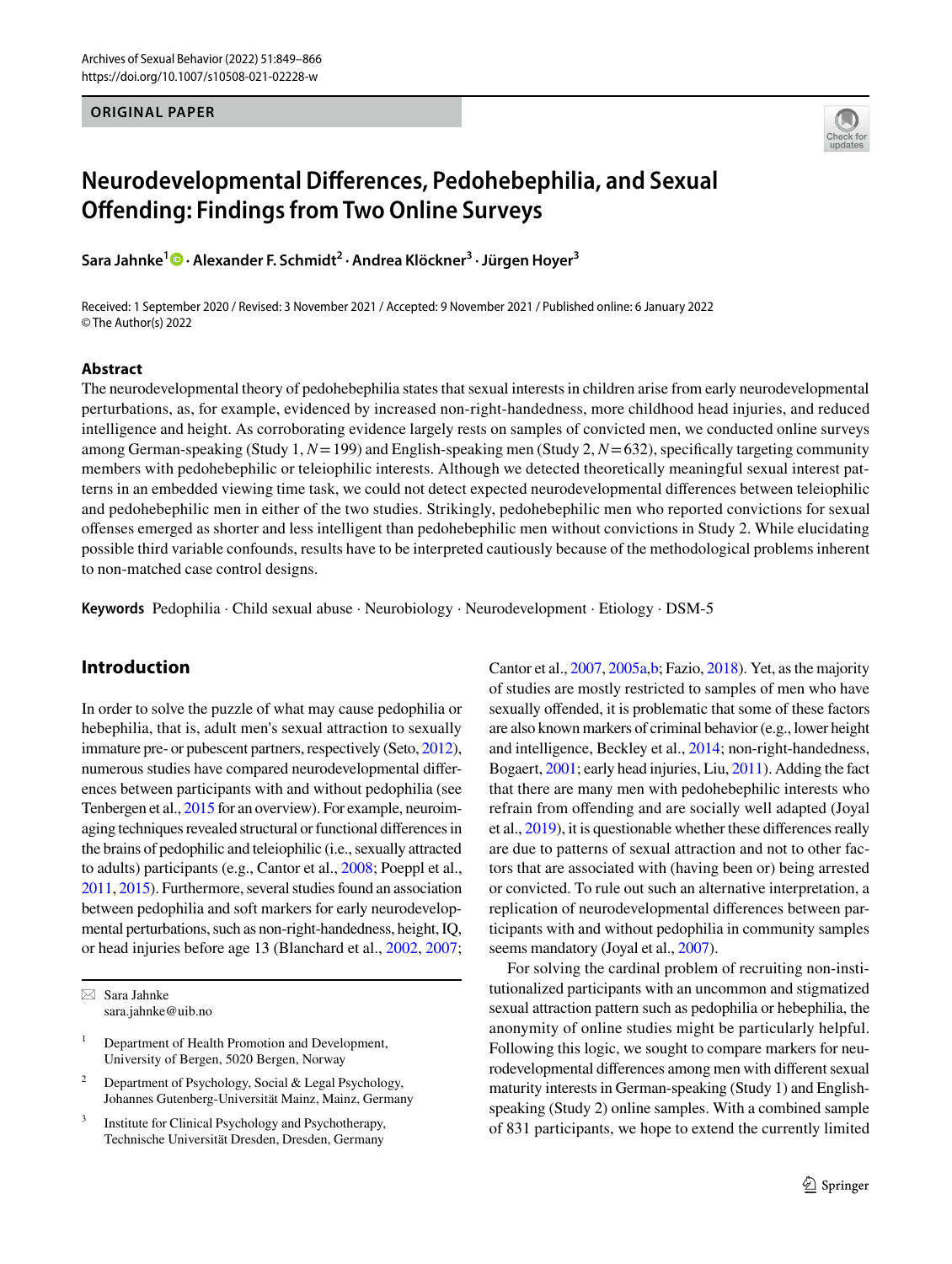evidence base concerning the relationship between neurodevelopmental diferences, pedohebephilia, and ofending behavior.

# **A Critical Discussion of the Early Neurodevelopmental Perturbations Hypothesis**

Currently, pedohebephilic interest is increasingly viewed as being caused by an "underlying brain dysfunction, one that prevented the development of more typical intellectual and sexual characteristics" (Cantor et al., [2005a](#page-15-3), [2005b,](#page-15-4) p. 448). Neurodevelopmental deficits can be caused by genetic disorders, accidents, brain tumors, and pre- or postnatal exposure to teratogenic/toxic substances in utero (Becerra García, [2009\)](#page-14-1). While a variety of such perturbations can have severe and long-lasting effects on cognitive functioning, they also manifest as "very mild, often inconsequential features that are associated with atypical neurodevelopment" (Fazio, [2018](#page-15-6), p. 1205), such as non-right-handedness, undetached ear lobes, or other biomarkers (see Jordan et al., [2020](#page-16-6) for a critical overview). Empirical research supporting the neurodevelopmental perturbations hypothesis of pedohebephilia has mostly been conducted on men who have been referred to clinical institutions "as a result of illegal or clinically signifcant sexual behaviors or interests" (Cantor et al., [2007](#page-15-5), p. 397). Based on those samples, fndings from several neuroimaging studies indicated structural abnormalities in the brains of pedophilic men who have sexually ofended compared to forensic or non-forensic teleiophilic controls (Cantor et al., [2008](#page-15-0); Schifer et al., [2007\)](#page-16-7). Researchers have also reported higher rates of non-right-handedness (Blanchard et al., [2007](#page-15-2); Cantor et al., [2005a,](#page-15-3) [2005b](#page-15-4)), lower height (Cantor et al., [2007;](#page-15-5) Fazio et al., [2017\)](#page-15-8), more head injuries during childhood (Blanchard et al., [2002,](#page-15-1) [2003](#page-15-9)), more minor physical abnormalities (Dyshniku et al., [2015\)](#page-15-10), and lower IQs (Blanchard et al., [2007\)](#page-15-2) among forensic/clinical samples of pedohebephilic men. Notably, data on soft markers for neurodevelopmental perturbations especially need replication, because they were mostly obtained in the same institution (Centre for Addiction and Mental Health, Toronto) from members of the Kurt Freund Laboratory. All studies were conducted on (potentially overlapping samples of) cases referred mostly for forensic evaluations (see, e.g., Blanchard et al., [2002](#page-15-1)), precluding the recruitment of larger numbers of pedohebephilic men who have not ofended.

Hebephilia is not a universally accepted concept, and the proposition to include sexual interests in pubescents as a disorder category was not adopted in the DSM-5 (Singy, [2015](#page-16-8)). Yet, irrespective of whether hebephilic interests can be considered pathological, the concept has demonstrated its merit for research purposes. There are good reasons to assume that sexual attraction to prepubescents and to pubescents have similar causes, since the course of sexual maturation leads to gradual changes in physical appearance from a pre-pubescent to a pubescent and fnally a postpubescent state (Blanchard et al., [2007;](#page-15-2) see also Stephens et al., [2017](#page-17-1) for a discussion of similar arousal patterns among hebephilic and pedophilic men who have sexually offended). Empirically, hebephilic men have sometimes been found to show IQ scores, rates of right-handedness, and childhood brain injuries that are intermediate between those obtained among pedophilic and teleiophilic men in forensic samples (Blanchard et al., [2003,](#page-15-9) [2007](#page-15-2); Cantor et al., [2005a,](#page-15-3) [2005b\)](#page-15-4).

## **Potential Biases Associated with Studying Pedohebephilia in Clinical or Forensic Samples**

Prior studies attempted to control for factors associated with criminality by comparing people with pedohebephilia with teleiophilic people, who have also mostly been referred because of criminal or disturbing sexual activities (e.g., Blanchard et al., [2002;](#page-15-1) Fazio et al., [2017\)](#page-15-8). Yet, just as increased levels of antisociality among teleiophilic men who have sexually offended would not lead us to suppose that being antisocial is a characteristic feature of teleiophilia, the problem remains that the detected markers for neurodevelopmental perturbations may be more relevant for pedohebephilic men who sexually offended than for pedohebephilia per se. Some researchers have therefore cautioned that "it seems far-fetched to associate pedophilia with neurodevelopmental disorders" (Joyal et al., [2019](#page-16-4), p. 154) as long as unequivocal empirical support for such an account is lacking.

Additionally, some neurodevelopmental markers discussed as being specifc for pedophilia, such as increased rates of left handedness/ambidexterity, have also been found among men with non-heterosexual orientation (Lalumière et al., [2000\)](#page-16-9) or asexuality (Yule et al., [2014\)](#page-17-2). Moreover, non-right-handedness has been linked to alcohol consumption (Denny, [2011](#page-15-11)) and a plethora of other psychological disorders such as posttraumatic stress disorder (Boscarino & Hofman, [2007\)](#page-15-12), depression (Denny, [2009](#page-15-13)), or anorexia nervosa (Tenconi et al., [2010\)](#page-17-3), to name a few. Lower IQ, lower fraternal birth order, neuropsychiatric abnormalities, non-right-handedness, and lower D2/D4 length are also associated with sexual offending in general, non-sexual delinquency, thrill seeking proclivity, and aggressive traits (Bailey & Hurd, [2005;](#page-14-2) Bogaert, [2001;](#page-15-7) Brower & Price, [2001](#page-15-14); Fink et al., [2006](#page-15-15); Moffitt et al., [1994;](#page-16-10) Ogunfowokan et al., [2016](#page-16-11)). These fndings underscore the unspecifcity of the neurodevelopmental markers that have been associated with pedohebephilia, and invite speculation whether the diferences between pedohebephilic men who have sexually offended and teleiophilic control groups may be attributable to variables other than sexual interest. The same problems apply to studies that compare pedohebephilic men from treatment settings with healthy teleiophilic men, as the former group is likely to experience more distress about their sexuality or more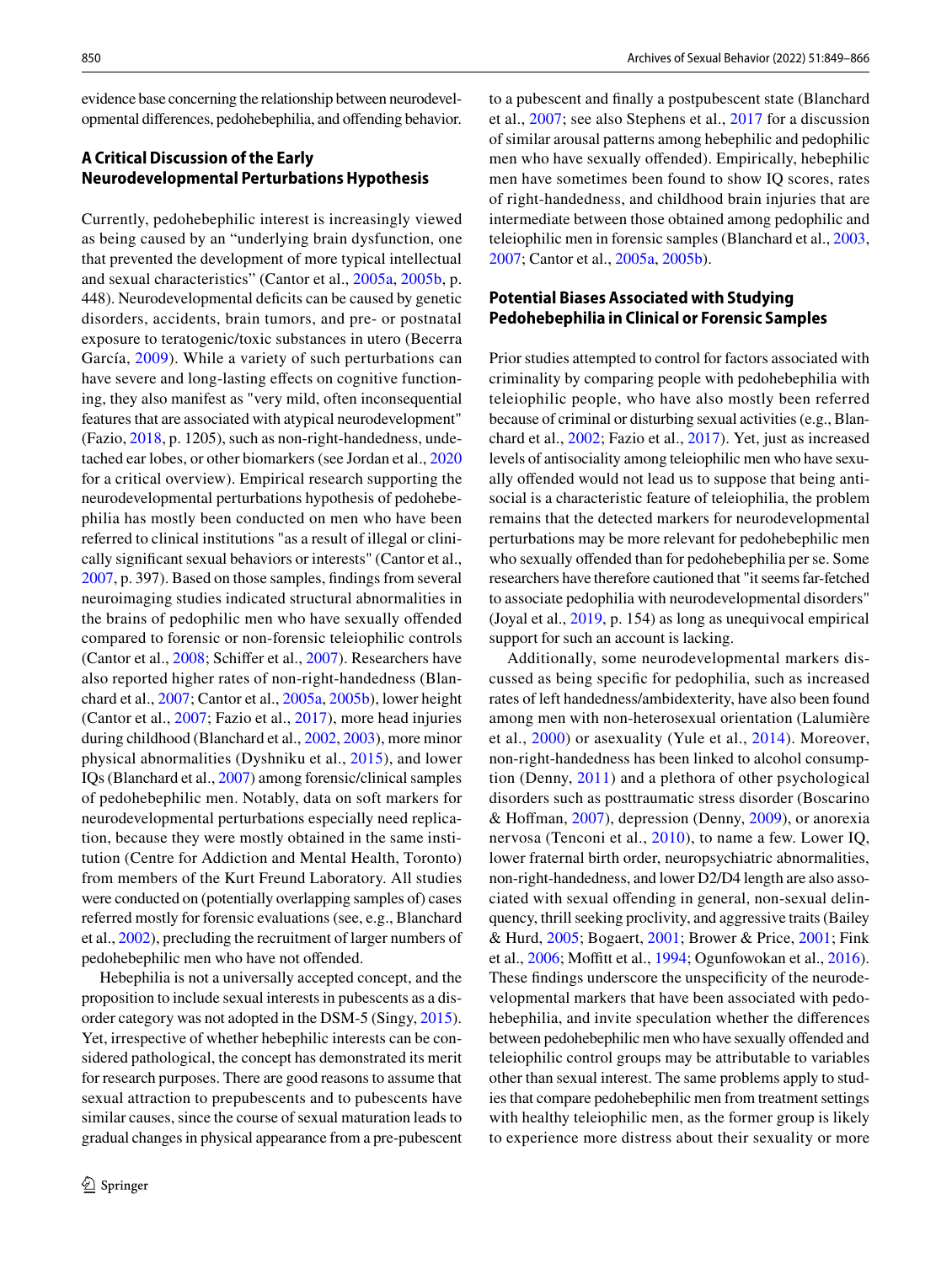concerns about sexual offending than pedohebephilic men who did not seek help. In a recent Swedish study, Abé et al. [\(2021\)](#page-14-3) compared 55 help-seeking men with pedophilic disorder from a national helpline with 57 age-matched controls recruited via the institute homepage and university services. The authors also report signifcant diferences between the brains of pedophilic patients and controls, which, for the most part, remained signifcant when excluding patients who had committed either sexual abuse or child pornography ofenses, indicating that these fndings are not explained solely by criminality or antisociality. Furthermore, pedophilic disorder was linked to a lower IQ, higher rates of several mood and anxiety disorders, and antisocial personality disorders, while the study found no diferences regarding handedness and height (with pedophilic men emerging descriptively as taller and less likely to be non-right-handed).

# **Neurodevelopmental Perturbation Markers in Community Samples of Pedohebephilic Men**

About 50% or more of sexual offenses against children are committed by teleiophilic men (Schmidt et al., [2013](#page-16-12); Seto, [2008](#page-16-13)), whereas many pedophilic men never commit sexual ofenses at all (Dombert et al., [2016;](#page-15-16) Joyal & Carpentier, [2021\)](#page-16-14). Pedohebephilic men in community settings tend to show better psychological adjustment than those recruited in clinical or forensic environments (Jahnke et al., [2015](#page-15-17)). Recently, an important frst step toward disentangling factors associated with sexual offending and pedohebephilic attraction has been made. Based on data from the German research project Neural Mechanisms underlying Pedophilia and Child Sexual Abuse (NeMUP), Gerwinn et al. [\(2018\)](#page-15-18) found that "many of the factors reported as being related to paedophilia may […] actually be associated with committing child sex ofences and vice versa" (p. 75). In their sample, pedophilic and non-pedophilic men did not difer with regard to handedness, accidents leading to unconsciousness in childhood, or IQ. Yet, with 155 pedophilic participants (about half of which had never committed sexual offenses), a larger evidence base is needed to achieve sufficient test power to corroborate the purported small efect sizes of links between pedohebephilia and markers for neurodevelopmental impairment, as the authors point out themselves. Regarding further indicators of neurodevelopmental diferences, results based on participants in the NeMUP project revealed similar results, namely that structural abnormalities in the brain (Schifer et al., [2017](#page-16-15)) and impairments in executive function-ing (Massau et al., [2017](#page-16-16)) are linked to offending status but not sexual interests (cf. Abé et al., [2021](#page-14-3) who found that most brain diferences remained signifcant when controlling for the sexual offending status of their pedophilic participants).

#### **The Present Studies**

In the following studies, we sought to test selected indicators of neurodevelopmental diferences within two community samples, focusing solely on markers that are accessible in an anonymous online setting. Prior studies on the neurodevelopmental correlates of pedophilia among forensic samples typically classifed participants as pedohebephilic either based on ofense behavioral indicators as proxies (e.g., Cantor et al., [2005a](#page-15-3), [2005b\)](#page-15-4) or on participants' responses in a phallometric test or their self-reported sexual interests (e.g., Blanchard et al., [2002](#page-15-1), [2003](#page-15-9); Fazio et al., [2017\)](#page-15-8). In the present studies, we employed self-report and viewing time (VT) measures to assess sexual maturity interests. The VT measure was chosen as an objective measure (Schmidt et al., [2017](#page-16-17)) for crossvalidation of the self-report.

By not relying on expert diagnosis of pedophilic disorder, we avoided classifying participants based on categorical disorder diagnoses which in the case of pedophilia sufer from particularly high uncertainty (i.e., roughly between one- and two-thirds of pedophilia diagnoses may be considered wrong due to low interrater reliability, Mokros et al., [2018\)](#page-16-18). Our community data are also less likely to be confounded by third variables that are associated with caseness status. This is a typical problem of case–control designs, whereby individuals who by definition need to show clinically significant impairment in terms of subjective distress or interpersonal functioning are compared to persons who are unlikely to exhibit signs of distress or functioning defcits. Yet, note that non-matched case–control studies such as the present ones are tainted by other potential biases, which we will discuss in limitations section.

**Hypotheses** Above and beyond testing whether VT paradigms were valid in a specifc online environment, we will test the following hypotheses based on the discussed limitations of the empirical evidence for the neurodevelopmental perturbation hypothesis:

- (1) In case the neurodevelopmental perturbation hypothesis will be specifc for pedohebephilic sexual interests, pedohebephilic men will difer from teleiophilic men (i.e., men with a sexual interest in sexually mature individuals) with respect to markers of neurodevelopmental perturbations in community samples.
- (2) In case of a confound with self-reported sexual ofending status, pedohebephilic men who have sexually ofended will difer from pedohebephilic men who have not offended with respect to markers of neurodevelopmental perturbations.

We will test the following markers for neurodevelopmental perturbations: (a) height, (b) IQ, (c) non-right-handedness,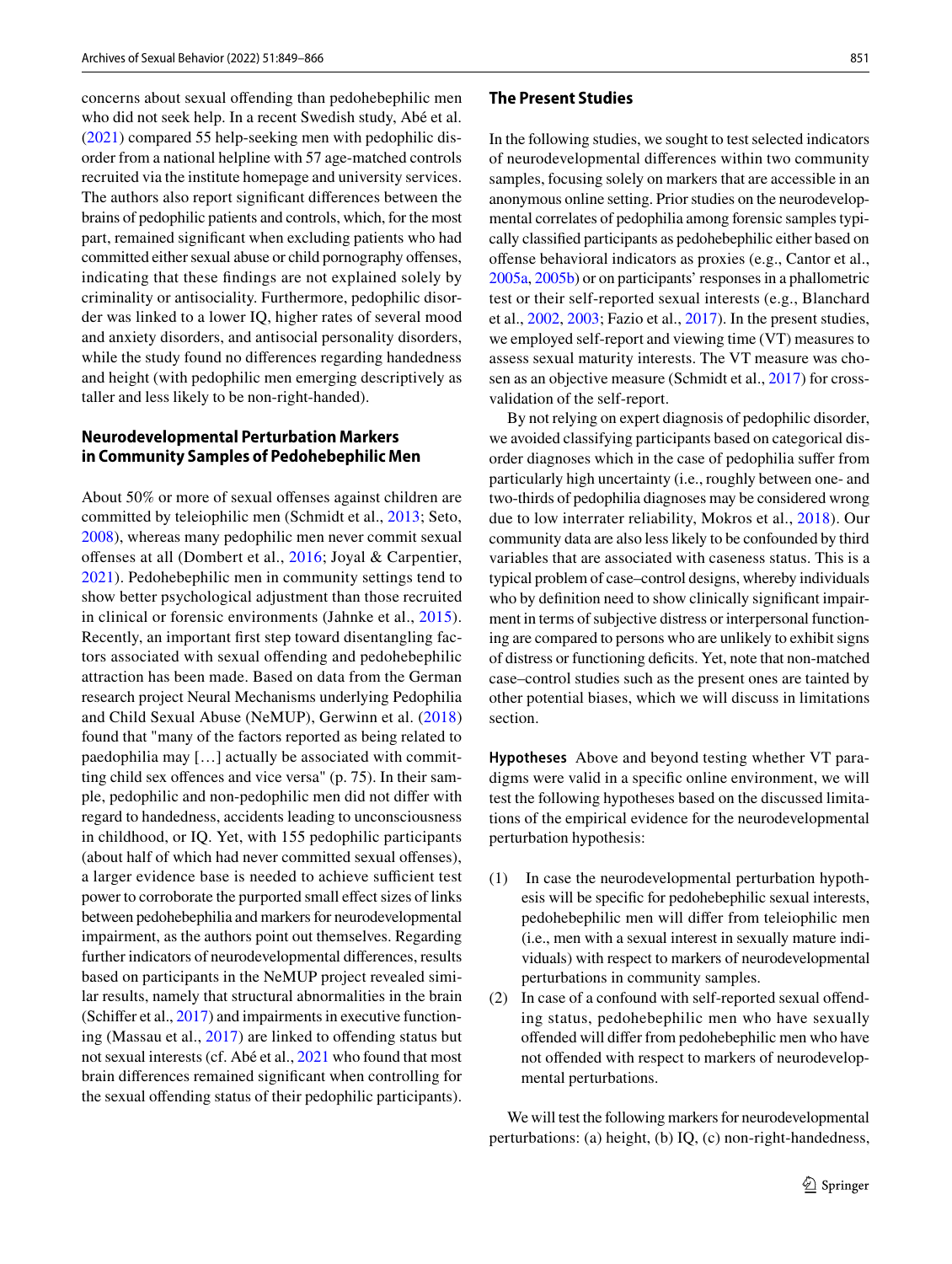#### <span id="page-3-0"></span>**Table 1** Sample size calculations

| Marker for neurodevelopmental deficits | Source                       | Effect size                                      | Comparison group                                                                                   | Required sample<br>size (two-tailed<br>testing)          |
|----------------------------------------|------------------------------|--------------------------------------------------|----------------------------------------------------------------------------------------------------|----------------------------------------------------------|
| Height                                 | McPhail and Cantor<br>(2015) | $d = .20$<br>$d = .21$                           | Teleiophilic vs. pedohebephilic men<br>Teleiophilic vs. pedophilic men                             | 788<br>$(one-tailed: 620)$<br>714<br>$(one-tailed: 564)$ |
| <b>Handedness</b>                      | Cantor et al. $(2004)$       | $d = .25$ <sup>a</sup><br>$d = .50$ <sup>a</sup> | Teleiophilic vs. pedohebephilic men<br>Teleiophilic vs. pedophilic men                             | 506<br>128                                               |
| Head injuries before age 13            | Blanchard et al. (2003)      | $r_{\rm s} = .12$                                | None, pedophilic, hebephilic, and teleio-<br>philic participants were treated as an<br>ordered set | 542                                                      |
| IO (Wechsler Adult Intelligence Scale) | Cantor et al. $(2004)$       | $d = .32$ <sup>a</sup><br>$d = .53$ <sup>a</sup> | Teleiophilic vs. pedohebephilic men<br>Teleiophilic vs. pedophilic men                             | 310<br>114                                               |

Calculations conducted with G\*Power (for all calculations:  $1-\beta = .80$ ,  $\alpha = .05$ , for height, handedness and IQ: *t* test, means: difference between two independent means, two groups: allocation ratio,  $N2/N1 = 1$ , for head injuries: exact, correlation, bivariate normal model: ρ H0 = 0, note that Spearman and Pearson correlations are computationally identical)

<sup>a</sup> Calculated from summary statistics in Table [1](#page-3-0) and in-text (Cantor et al., [2004](#page-15-20), p. 7),  $d = M_1 - M_2 / SD_{pooled}$ 

and (d) injuries resulting in unconsciousness before and after age 13, all of which will be tested as separate hypotheses. Study 1 was conducted among German-speaking individuals. In Study [2](#page-7-0), we improved the assessments of IQ and handedness while repeating the study in a considerably larger English-speaking sample.

# **Study 1**

# **Method**

### **Participants and Procedure**

All participants were recruited on websites, blogs, and web forums to participate in a study on neurological developmental problems and traumatic childhood experiences. No compensation was ofered. Pedohebephilic individuals were sampled from websites for people with such sexual interests (jungsforum.net, schicksal-und-herausforderung.de, krumme13.org, boylandonline.com, Deutsches Girlloverforum, ITP-Arcados), while teleiophilic participants were recruited on science/psychology-related websites (e.g., forschung-erleben.uni-mannheim.de, caz-lesen.de, psychologie-heute.de, Facebook group "Psychologische Studien für alle"). We attempted to collect as much information as possible in a German-speaking sample. We stopped data collection when participation rates became very low. We did not attempt to reach a specifc number of participants, as it was clear to us prior to the study that a statistically sufficient number of participants in German forums only will be unrealistic (see Table [1](#page-3-0) for sample size calculations). In contrast to the larger-scale Study 2, Study 1 was conducted to test the

feasibility of the online design. Thus, we focused more on the descriptive point estimates of efect sizes than signifcance levels. After we removed responses from 16 self-reported female participants and two participants who did not report their sex, the dataset contained 199 participants. Detailed information on how we categorized participants based on their sexual interests and offending status is presented in a separate section after the description of our measures. The study was approved by the ethical review board of the Technische Universität Dresden.

### **Measures**

Participants flled out the scales in the order presented below. We included additional questionnaires to assess interests in sadomasochism, traumatic childhood experiences, and non-negative sexual experiences in childhood that will be featured in a separate publication (Jahnke et al., [2021](#page-15-19)). We were limited in our choice of intelligence measures, as most validated IQ scales are restricted to ofine use by copyright holders. Therefore, we used a scale to assess crystallized intelligence (Schipolowski et al., [2014\)](#page-16-19) as the only validated German scale that was, to our knowledge, available for online use at that time. We also developed a digit span test based on corresponding working memory tests in the Wechsler Adult Intelligence Scale (Lichtenberger & Kaufman, [2009](#page-16-20)). Yet, because of severe validity concerns regarding these two measures, we will not report their results.<sup>[1](#page-3-1)</sup> We calculated

<span id="page-3-1"></span><sup>&</sup>lt;sup>1</sup> The large majority (63%) of the participants scored between 10 and 12 points on the crystallized intelligence test (note that the total score could theoretically range from 0 [no correct answer] to 12 [all items answered correctly]), indicating ceiling efects. Furthermore, a sizeable number of participants correctly recalled even 12-digit numbers on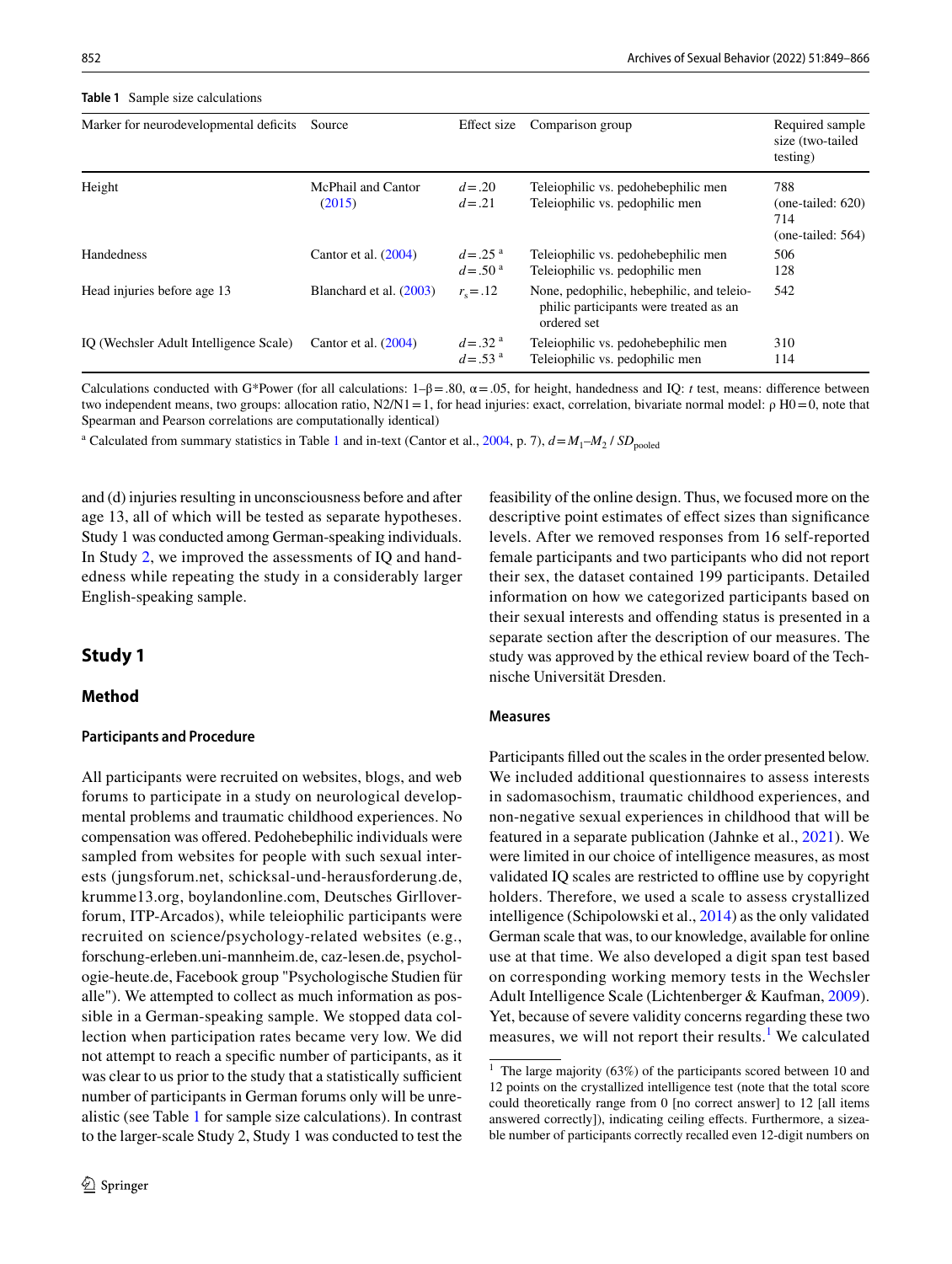Cronbach's  $\alpha$  based on all of the 199 male participants in the dataset.

**Viewing Time Measure of Sexual Interest** We presented fve male and fve female pictures of prepubescent children (Tanner stage 1; Tanner, [1990\)](#page-17-4) and postpubescent adults each (Tanner stage 5) from the Not Real People Set (i.e., computergenerated pictures of Caucasian individuals in bathing suits provided by the Pacifc Psychological Assessment Cooperation, [2004](#page-17-5)) in randomized order. Participants were prompted to indicate their attraction in a forced choice format with two response alternatives within a one second response window: "Yes, this is a potential sexual partner for me" vs. "No, this is not a potential sexual partner for me" (i.e., speeded VT task, Imhoff et al., [2010](#page-15-21), Study 3, but note that we did not exclude trials with longer reaction times). We chose to instruct speeded responding to prevent participants from producing too many outliers due to unrestricted response windows in an online survey. Response latencies were recorded unobtrusively. For further details on how we dealt with statistical outliers see the section on VT classifcations. Viewing time measures of pedohebephilia have repeatedly been shown to produce reliable (Welsch et al., [2021\)](#page-17-6) and valid results (Pedneault et al., [2021](#page-16-22); Schmidt et al., [2017](#page-16-17)).

**Self‑Reported Sexual Interests** A six-item scale introduced by Jahnke and Malón [\(2019\)](#page-15-22) was administered to assess pedophilic, hebephilic, and teleiophilic interests by collecting attraction ratings on a Likert scale ranging from 1 (no sexual interest) to 10 (maximum sexual interest) with regard to children of each sex before puberty, adolescents of each sex in early stages of puberty, and sexually mature adult men and women.

**Adapted Edinburgh Handedness Inventory** We used the modifed version of the Edinburgh Handedness Inventory (EHI, Dyshniku et al., [2015\)](#page-15-10). Participants had to decide whether they preferred the left or right hand for presented activities such as writing or drawing (forced choice). Due to a technical mistake, it was not possible to choose both the left and the right hand in cases where participants did not have a clear preference (ambidexterity, note that this mistake was fixed in Study [2\)](#page-7-0). Like Dyshniku et al. [\(2015\)](#page-15-10), we removed the items "using a broom" and "opening a box" because of poor factor analytic loadings. Based on the responses to the eight remaining items ( $\alpha$  = 0.96), we computed a laterality quotient by dividing the diference score of left and right responses through the sum of left and right responses. Higher scores indicate a stronger preference for the right hand.

**Head Injuries** Participants indicated how many head injuries leading to unconsciousness they had sustained before and after age 13. To prompt participant's memories, we translated and adapted questions from Blanchard et al. [\(2003](#page-15-9)), replacing "hockey" with "soccer" as a more popular sports activity among German children: "Were you ever knocked unconscious during your childhood (before you were 13 years old), for example, falling from a tree or hitting your head in a soccer game?" and "Were you ever knocked unconscious in adulthood (after 13 years of age), for example, in a car accident or in a sports injury?".

**Social Desirability** Tendencies to give socially desirable responses were assessed with an eight-item German scale by Ray ([1984\)](#page-16-23). Participants were asked to respond to questions like "Are you quick to admit making a mistake?" with either "true" or "false." Higher values on the scale average indicate a higher risk for socially desirable responding ( $\alpha$  = 0.67).

**Sociodemographic Information (Including Height and Previ‑ ous Convictions)** We assessed participant sex (male, female, other), age, educational achievement, and height on a cm scale. One participant (with stronger self-reported sexual attraction to adults than to children or adolescents) reported a height of 78 cm, which we corrected to the more likely value of 178 cm. Previous convictions for child sexual abuse, rape, or possession of child sexual exploitation material were assessed on a binary scale (yes/no) with three separate items ("I have been convicted for child sexual abuse," "I have been convicted for rape," "I have been convicted for child pornography offenses").

# **Categorizing Participants' Sexual Interests and Ofending Status**

#### **Classifcation Based on Self‑Reported Sexual Attraction**

In the pedophilic subsample, we retained only men who reported more sexual attraction to prepubescent children than to early-to-mid-pubertal adolescents or adults (by subtracting the maximum reported sexual attraction to either prepubertal girls or boys from the maximum self-reported sexual attraction to either of the four other categories [pubescent girls and boys, sexually mature men and women]). The teleiophilic subsample consisted solely of men indicating highest sexual attraction to adults (subtracting the maximum sexual attraction to either sexually mature men or women from the maximum sexual attraction to either of the four remaining stimuli classes). Those whose sexual attraction was highest for earlyto-mid-pubertal adolescents or equally high for pubescent and prepubescent stimuli were categorized as the hebephilic subsample. Hence, the hebephilic group included seven individuals with an equally strong attraction to prepubescent and

Footnote 1 (continued)

the working memory test, which raised doubts whether the digit span trials were performed according to instructions.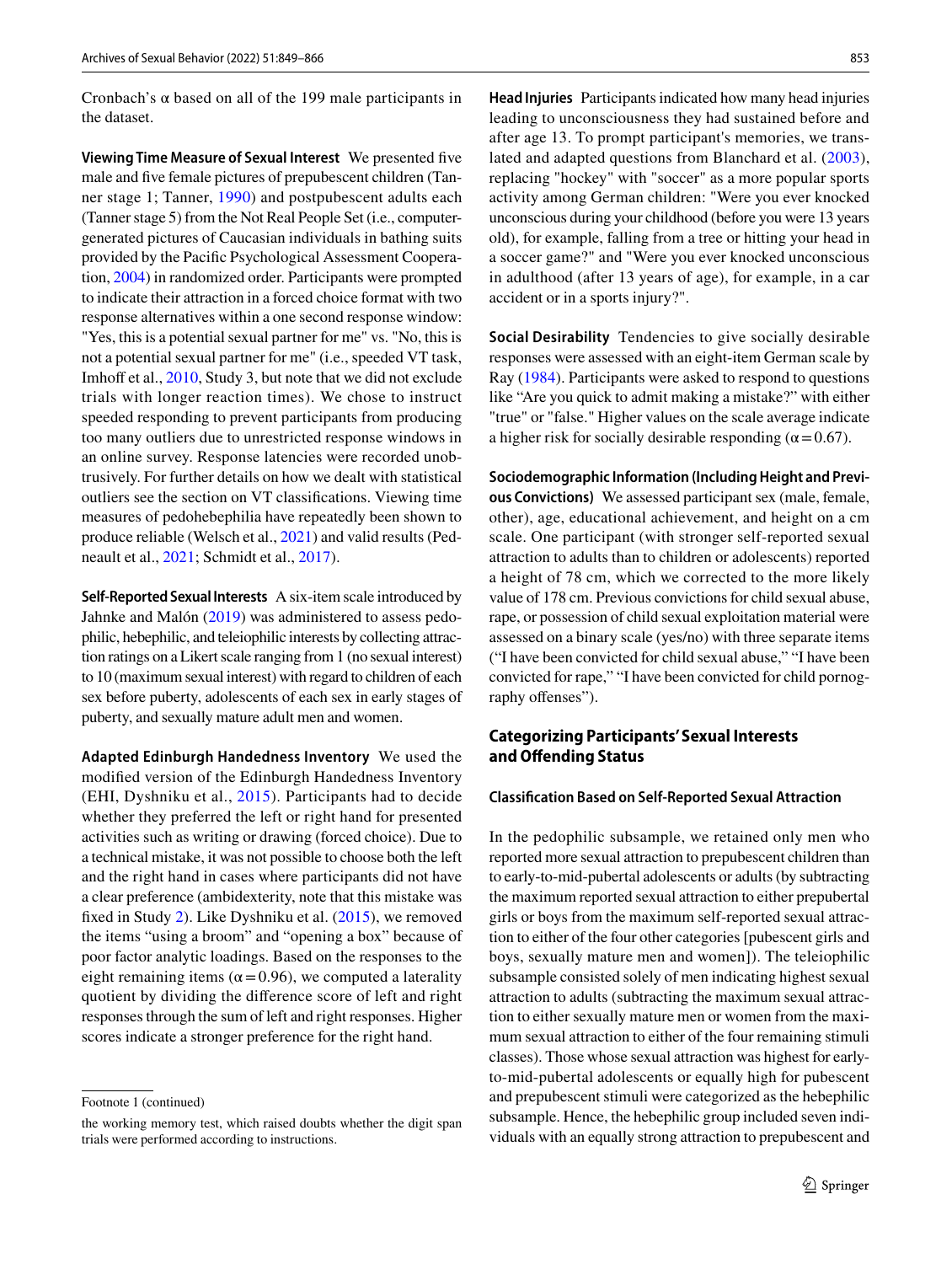pubescent children. For the present analyses, the pedophilic and hebephilic group were combined into a pedohebephilic subsample. As categorization was based entirely on comparisons of self-reported sexual interests to diferent groups of people, a diference of at least one unit between the stimulus categories on the sexual interest scale was sufficient for categorization. Yet, one person in the teleiophilic group indicated a sexual interest in prepubescent children that surpassed the midpoint of the 10-point scale. Data from nine men who reported to have equally strong teleiophilic attraction and sexual attraction to one of the remaining four categories were excluded from the analyses.

We collected data from 89 self-reported teleiophilic men and 101 self-reported pedohebephilic men. Table [2](#page-5-0) gives an overview of self-reported maximum sexual attraction ratings as a function of sexual interest groups and sexual maturity status. The pedohebephilic group was then split up into two subgroups according to their self-reported status regarding previous convictions for sexual offending (child pornography offending and/or child sexual abuse, see Table [2](#page-5-0) for more information on the nature of the convictions). In the teleiophilic group, only one person self-reported a sexual offense involving children and was discarded from the analyses. The groups will be referred to as *Pedo-SO* (pedohebephilic men who do not report sexual ofending), *Pedo*+*SO* (pedohebephilic men who do report sexual offending), and *Tel-SO* (teleiophilic men who do not report sexual offending) in results section. Hence, analyses based on sexual attraction and sexual ofending status included 71 Pedo-SO, 30 Pedo+SO, and 88 Tel-SO.

#### **Classifcation Based on Viewing Time**

 For 42 participants, we could not record any response latencies likely due to their use of anonymity software which did not permit the task to run properly. Response latency outliers were screened for each single trial utilizing the *adjbox* function from the R package *robustbase* (Maechler et al., [2019](#page-16-24)). This procedure is based on a robust nonparametric modifcation of the standard Tukey criterion that specifcally fts skewed distributions (Hubert & Vandervieren, [2008](#page-15-23)) which are notorious for response latency data. Empirically determined outliers were set to missing values (6% of the trials).

<span id="page-5-0"></span>We calculated average response latencies for each Tanner by stimulus sex category, if we had recorded at least one value for each of the relevant stimulus categories (no cases were deleted because of outlier exclusion). We categorized groups based on the diference score between maximum response latencies to either male or female Tanner stage 5 and Tanner stage 1 stimuli. Similar difference coefficients have been shown to produce the most valid diferentiation between teleiophilic and pedohebephilic groups (Schmidt et al., [2017\)](#page-16-17). Participants with positive diference scores were classifed as pedohebephilic subsample (although technically refecting pedophilic

|                                                         | Study 1        |    |                         |               |              |       | Study 2     |     |                         |                |              |     |
|---------------------------------------------------------|----------------|----|-------------------------|---------------|--------------|-------|-------------|-----|-------------------------|----------------|--------------|-----|
| Variable                                                | Pedophilia     |    | Hebephilia <sup>a</sup> |               | Teleiophilia |       | Pedophilia  |     | Hebephilia <sup>a</sup> |                | Teleiophilia |     |
|                                                         | M(SD)          |    | M(SD)                   | z             | M(SD)        | M(SD) | M(SD)       |     | M(SD)                   | n              | M(SD)        |     |
| Self-reported attraction to prepubescents               | (0.64)<br>9.57 | 53 | 6.00(2.83)              | 48            | 1.35 (0.97)  | 89    | 9.74 (0.87) | 137 | 6.77(2.43)              | $\overline{4}$ | 1.30 (1.09)  | 317 |
| Self-reported attraction to early-mid-pubescents        | (2.05)<br>6.28 | 53 | 9.50(0.83)              | 48            | 2.60(1.95)   | 89    | 6.31(2.31)  | 137 | 9.62(0.76)              | $\vec{A}$      | 1.78 (1.71)  | 317 |
| Self-reported attraction to adults                      | (2.48)<br>3.42 | 53 | 4.38 (2.45)             | $\frac{8}{3}$ | 9.54(1.02)   |       | 3.69 (2.46) | 137 | 5.18 (2.54)             | $\vec{4}$      | 9.62(0.91)   | 317 |
| Viewing time score T1-T5                                | (970)<br>916(  |    | 395 (769)               | 35            | $-685(816)$  | 84    |             |     |                         |                |              |     |
| Viewing time score T1,2,3-T4,5                          |                |    |                         |               |              |       | 355 (869)   | 51  | 162 (781)               | 8              | $-831(902)$  | 313 |
| Prior convictions for sexual offenses combined (in %)   | 26.4           | 53 | 33.3                    | 3             |              | 89    | 14.6        | 137 | 13.5                    | $\overline{4}$ | $\ddot{ }$   | 317 |
| Prior convictions for child sexual abuse (in $%$ )      | 7.5            | 53 | 16.7                    | $\frac{8}{3}$ |              | 89    | 6.6         | 137 |                         | 4              | 0.9          | 317 |
| Prior convictions for rape (in %)                       | $\frac{1}{2}$  | 53 | $\overline{0}$ .        | $\frac{8}{3}$ | 0.0          | 89    | 2.2         | 137 | 0.7                     | $\overline{4}$ |              | 317 |
| Prior convictions for child pornography offenses (in %) | 20.8           | 53 | 25.0                    | 48            |              | 89    | 12.4        | 137 | 7.8                     | $\overline{4}$ |              | 317 |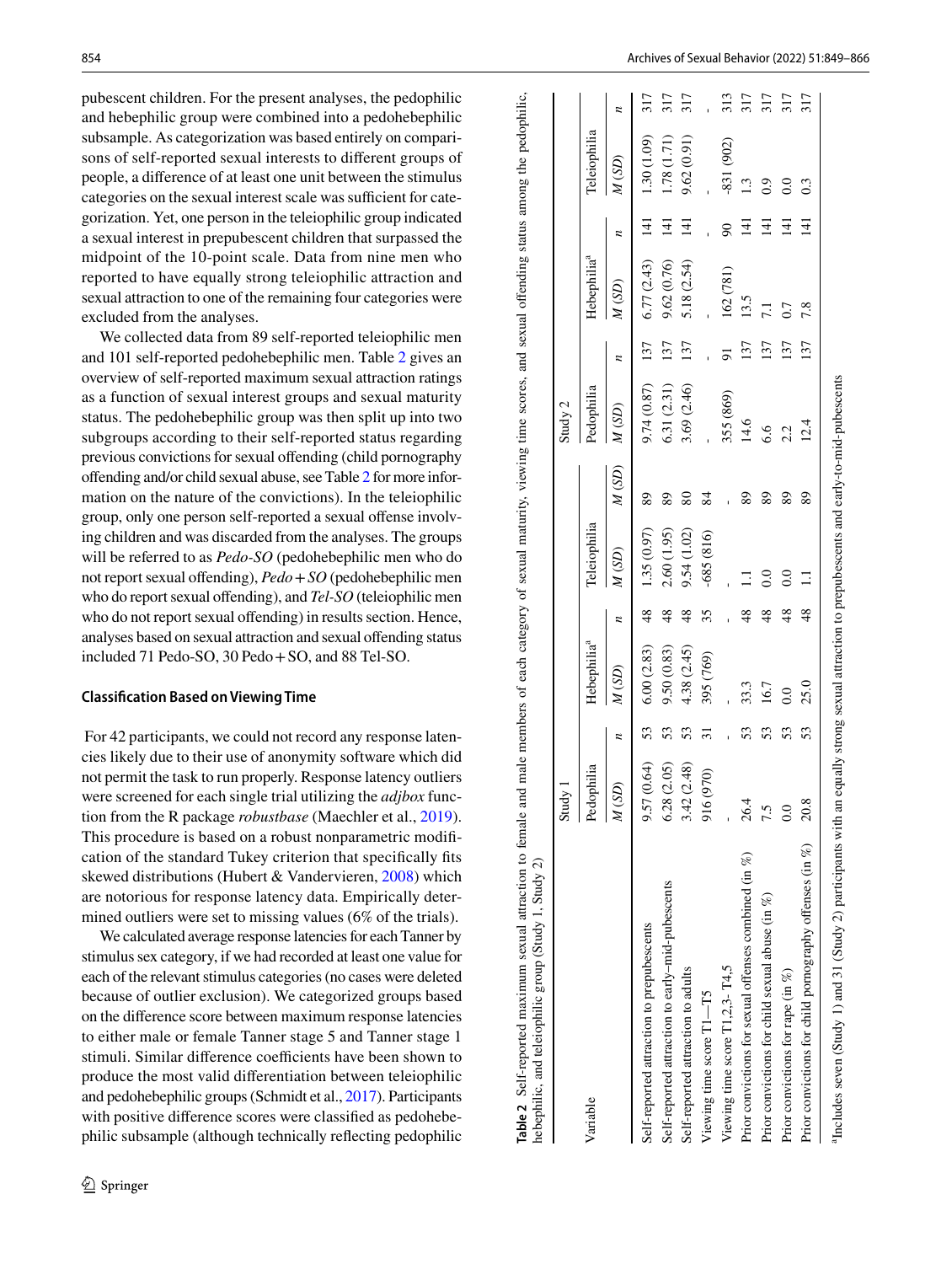<span id="page-6-0"></span>**Table 3** Planned comparisons (Helmert contrasts): Self-reported pedohebephilic men vs. teleiophilic men (Study 1)

| Variable                           | Pedohebephilia (P-SO,<br>$P+SO$ |                  | Teleiophilia, no sexual<br>offending $(T-SO)$ |                  | $(P-SO, P + SO)$ vs. T-SO                      |                   |             |
|------------------------------------|---------------------------------|------------------|-----------------------------------------------|------------------|------------------------------------------------|-------------------|-------------|
|                                    | M(SD)                           | $\boldsymbol{n}$ | M(SD)                                         | $\boldsymbol{n}$ | $t(d\mathbf{f})$                               | p                 | $d^{\rm a}$ |
| Attraction to prepubescents        | 7.87(2.68)                      | 101              | 1.32(0.93)                                    | 88               | $-22.15***(75.86)^{b}$                         | < .001            | $-3.20$     |
| Attraction to early–mid-pubescents | 7.81(2.26)                      | 101              | 2.53(1.87)                                    | 88               | $-17.00^{***}$ (186)                           | < .001            | $-2.54$     |
| Attraction to adults               | 3.87(2.50)                      | 101              | 9.55(1.03)                                    | 88               | $18.76***(65.62)^b$                            | < .001            | 2.92        |
| Age                                | 37.52 (12.44)                   | 101              | 32.53 (11.45)                                 | 88               | $-4.00$ <sup>***</sup> $(104.31)$ <sup>b</sup> | < .001            | $-0.42$     |
| Viewing time score T1—T5           | 640 (901)                       | 66               | $-692(818)$                                   | 83               | $-9.46***(146)$                                | $-.001$           | $-1.57$     |
| Height                             | 180.54 (6.55)                   | 101              | 180.55 (6.52)                                 | 88               | 0.21(186)                                      | .836              | 0.00        |
| <b>EHI</b> Laterality Index        | 0.83(0.48)                      | 101              | 0.88(0.43)                                    | 88               | 0.63(186)                                      | .535 <sup>c</sup> | 0.10        |
| Head injuries before age 13        | 0.24(0.67)                      | 101              | 0.27(0.64)                                    | 88               | 0.46(186)                                      | .619              | 0.05        |
| Head injuries after age 13         | 0.20(0.69)                      | 101              | 0.31(0.81)                                    | 87               | 0.69(185)                                      | .544 <sup>c</sup> | 0.14        |
| Social desirability                | 1.97(0.56)                      | 100              | 1.86(0.50)                                    | 88               | $-1.47(185)$                                   | .144              | $-0.20$     |

\*\*\* $p < .001$  (two-sided)

 $\alpha^a d = M_1 - M_2$  / *SD*<sub>pooled</sub>, calculated using the *cohen.d* function of the R package *psych* 

<sup>b</sup>We used Welch's correction due to unequal variances (as indicated by Levene test for equality of variances, center=median)

c *p*-value based on 1,000 bootstrap samples due to severe deviations from the assumption that residuals are normally distributed

preferences for prepubescent children), while participants with negative diference scores were coded as teleiophilic subsample. Based on their VT profles, we were able to categorize 67 participants as pedohebephilic and 90 participants as teleiophilic. When considering ofending status, this left us with 46 VT-based Pedo-SO, 21 Pedo+SO, and 86 Tel-SO.

#### **Statistical Procedure for Main Analyses**

Reverse Helmert contrasts were employed for planned comparisons to assess whether there were any diferences between Pedo-SO, Pedo+SO, and Tel-SO. Specifcally, we compared Tel-SO with the mean of Pedo-SO/+SO and Pedo-SO with Pedo+SO. Because we had planned comparisons, we bypassed omnibus analysis of variance. For some analyses, we opted against the use of parametric tests because the distribution of residuals showed severe deviations from the normal distribution or because of unequal variances (heteroscedasticity). In these cases, we used appropriate robust tests (bootstrapping or Welch corrections).

### **Results**

# **Agreement Between Self‑Reported and Viewing Time‑Inferred Sexual Interests**

The two classifcation procedures led to similar results for 127/150 (85%) men who were sorted concordantly as either teleiophilic or pedohebephilic based on self-report and VT  $(χ<sup>2</sup> = 70.98, df = 1, φ = 0.69, p < 0.001)$ . Pedophilic and hebephilic men showed positive average scores (indicating stronger sexual attraction to children at Tanner stage 1 than adults at Tanner stage 5), while teleiophilic men achieved negative scores (indicating stronger attraction to adults than to children, see Table [2\)](#page-5-0).

#### **Sample Description**

Participants were rather well-educated (with 72%, 47%, and 82% reporting to have achieved University entrance certifcates in Germany for Pedo-SO, Pedo+SO, and Tel-SO, respectively). Pedo+SO were signifcantly less educated than Tel-SO ( $\chi^2$  = 13.99, *df* = 1, *p* = 0.001;  $\phi$  = 0.34), while we detected no difference between Pedo-SO and Tel-SO  $(\chi^2 = 2.24, df = 1, p = 0.135; \phi = 0.12)$ . Pedo-SO/+SO were older than Tel-SO, and Pedo+SO were older than Pedo-SO (both signifcant, Tables [3](#page-6-0), [4\)](#page-7-1). Sample descriptions based on VT-inferred classifcations can be found in Supplement A.

## **Group Diferences**

Unless stated otherwise, results reported here refer to classifcation based on self-report. Readers can access results based on VT-based classifcation in the Supplemental Materials. We could not detect significant differences for any of the classifcation procedures (see Tables [3,](#page-6-0) [4](#page-7-1) for self-report-based classifcation and Table S1-S2 in Supplement B for VT-based classifcation,), which was expected given the low statistical power. Therefore, we put a stronger focus on efect size point estimates than the signifcance of the efects.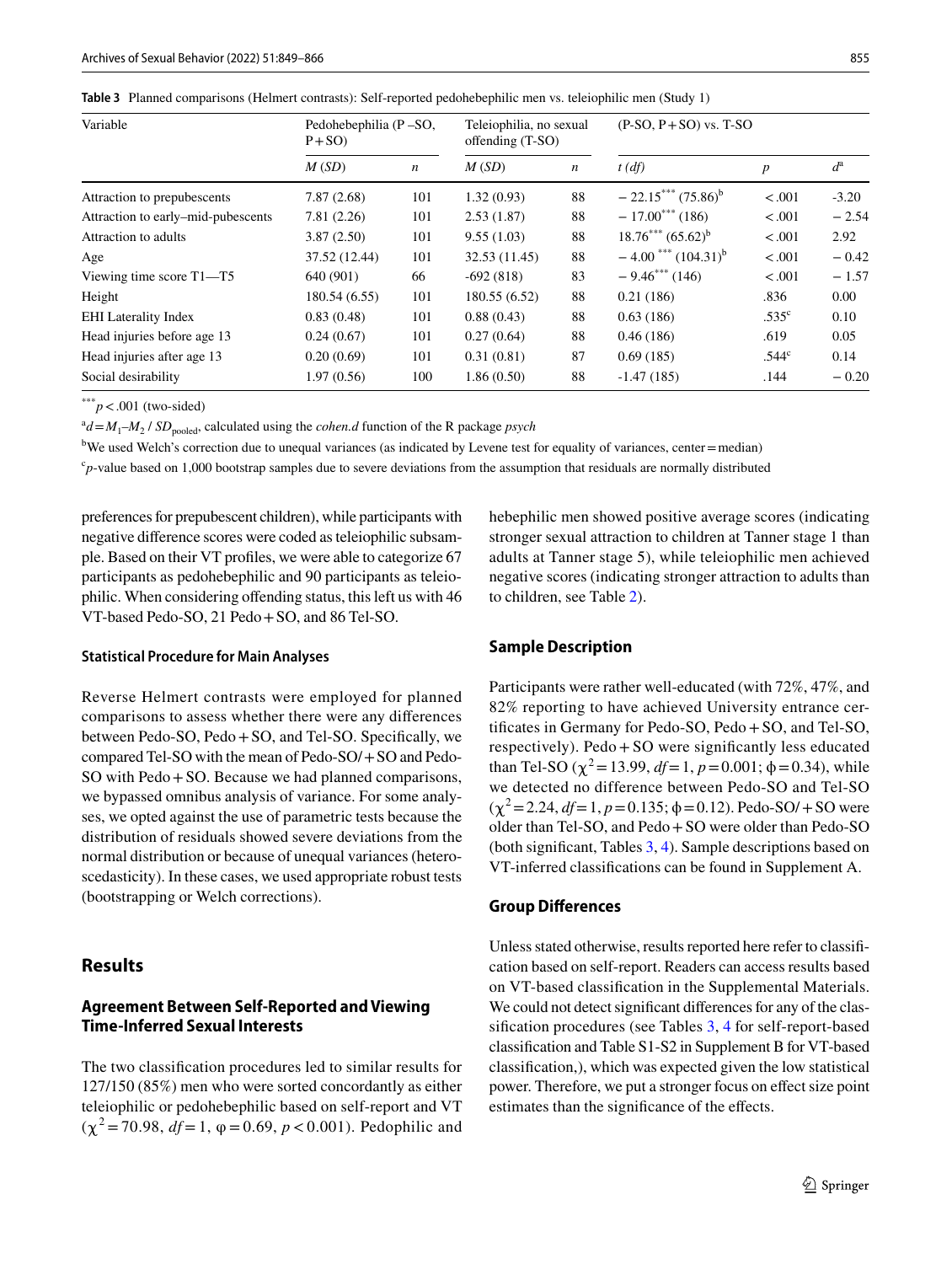<span id="page-7-1"></span>

|  | Table 4 Planned comparisons (Helmert contrasts): Self-reported pedohebephilic men with vs. without convictions for sexual offending (Study 1) |  |  |  |  |  |  |  |  |  |  |
|--|-----------------------------------------------------------------------------------------------------------------------------------------------|--|--|--|--|--|--|--|--|--|--|
|--|-----------------------------------------------------------------------------------------------------------------------------------------------|--|--|--|--|--|--|--|--|--|--|

| Variable                           | Pedohebephilia, no sexual<br>offending $(P - SO)$ |            | Pedohebephilia, sexual<br>offending $(P + SO)$ |                  | $P-SO vs. P+SO$    |                   |             |  |
|------------------------------------|---------------------------------------------------|------------|------------------------------------------------|------------------|--------------------|-------------------|-------------|--|
|                                    | M(SD)                                             | $\sqrt{n}$ | M(SD)                                          | $\boldsymbol{n}$ | $t(d\mathbf{f})$   | $\boldsymbol{p}$  | $d^{\rm a}$ |  |
| Attraction to prepubescents        | 7.83(2.77)                                        | 71         | 7.97(2.48)                                     | 30               | $0.24(60.60)^b$    | .809              | 0.05        |  |
| Attraction to early–mid-pubescents | 7.63(2.26)                                        | 71         | 8.23(2.25)                                     | 30               | 1.32(186)          | .188              | 0.27        |  |
| Attraction to adults               | 3.92(2.44)                                        | 71         | 3.77(2.67)                                     | 30               | $-0.26(50.34)^{b}$ | .794              | $-0.06$     |  |
| Age                                | 34.03 (10.09)                                     | 71         | 45.80 (13.69)                                  | 30               | $4.25***(42.9)^b$  | $-.001$           | 1.06        |  |
| Viewing time score $T1 - T5$       | 552 (879)                                         | 43         | 805 (938)                                      | 23               | 1.15(146)          | .253              | 0.29        |  |
| Height                             | 180.85 (6.54)                                     | 71         | 179.83 (6.62)                                  | 30               | $-0.71(186)$       | .479              | $-0.16$     |  |
| <b>EHI</b> Laterality Index        | 0.83(0.49)                                        | 71         | 0.83(0.46)                                     | 30               | $-0.01(186)$       | .994 <sup>c</sup> | 0.00        |  |
| Head injuries before age 13        | 0.25(0.73)                                        | 71         | 0.20(0.48)                                     | 30               | $-0.38(186)$       | .652 <sup>c</sup> | $-0.08$     |  |
| Head injuries after age 13         | 0.16(0.58)                                        | 71         | 0.30(0.92)                                     | 30               | 0.84(185)          | .463 <sup>c</sup> | 0.20        |  |
| Social desirability                | 1.95(0.55)                                        | 71         | 2.01(0.60)                                     | 29               | 0.52(185)          | .601              | 0.11        |  |

\*\*\* $p < .001$  (two-sided)

 $\alpha^a d = M_1 - M_2$  / *SD*<sub>pooled</sub>, calculated using the *cohen.d* function of the R package *psych* 

<sup>b</sup>We used Welch's correction due to unequal variances (as indicated by Levene test for equality of variances, center=median)

c *p*-value based on 1,000 bootstrap samples due to severe deviations from the assumption that residuals are normally distributed

Further data inspection revealed that the Pedo+SO group was about 1 cm shorter than the Pedo-SO and Tel-SO (see Table [3](#page-6-0)). Our results also suggested a higher likelihood for Pedo-SO/+SO to be left-handed compared to Tel-SO (see Table [3](#page-6-0)), while there was no indication for diferences in handedness depending on sexual offending status among the pedohebephilic group (see Table [4](#page-7-1)). Furthermore, our data indicated lower rates of head injuries before age 13 for Pedo-SO/+SO compared to Tel-SO (see Table [3\)](#page-6-0). Again on a descriptive level, Pedo+SO reported more head injuries after age 13 than Pedo-SO (Table [4\)](#page-7-1). All three groups achieved similar scores on the social desirability scale (Tables [3](#page-6-0), [4](#page-7-1)). In group comparisons based on VT-inferred classifcations of sexual orientation, we achieved results in similar directions, with the sole difference that Pedo + SO were about 0.40 cm taller than Pedo-SO, and that Pedo-SO/+SO appeared more likely to be right-handed than Tel-SO (all *ns*., see Tables S1—S2 in Supplement B).

# **Control Analyses**

As group diferences in age might have biased our results, we assessed links between age, height, and head injuries before and after age 13 separately for each of the six tested subgroups (i.e., [1] self-reported Pedo-SO, Pedo+SO, and Tel-SO; [2] VT-inferred Pedo-SO, Pedo+SO, and Tel-SO). For the selfreport classifcation, we found no signifcant link between age and height (Pedo-SO: *r*=.08, *p*=.482, 95%*CI*=[−.15, .31], Pedo+SO: *r*=−.33, *p*=.072, 95%*CI*=[−.62, .03], Tel-SO: *r*=−.13, *p*=.217, 95%*CI*=[−.33, .08]). Note that for head injuries, we determined signifcance based on 1,000 bootstrap samples because these variables showed severe deviations from the assumption of normality. There was no signifcant relationship between age and head injuries before age 13 (Pedo-SO: *r*=.07, 95%*CI*=[−.11, .40], Pedo+SO: *r*=.20, 95%*CI*=[−.25, .50], Tel-SO: *r*=.01, 95%*CI*=[−.19, .22]). We found, however, a signifcant negative relationship between age and head injuries after age 13 for non-ofending teleiophilic participants (Pedo-SO: *r*=.18, 95%*CI*=[−.18, .47] Pedo + SO: *r* = .24, 95%*CI* = [−.16, 0.47], Tel-SO: *r* = −.14, 95%*CI* = [−.25, -.003]). Similar non-effects were obtained for the VT-inferred classifcation, with the exception of a signifcant negative link between height and age among VT-based Pedo+SO (see Supplement C). Taking into account the number of tests, size, and direction of these efects, these observations speak against a systematic pattern for the head injuries measure. Nevertheless, they indicate, albeit not consistently, that diferences in age may explain some of the (nonsignifcant) diferences for the contrasts based on height.

# <span id="page-7-0"></span>**Discussion**

Study 1 showed that it is feasible—at least for a majority of the sampled individuals—to run an online version of the VT measure among self-identifed males with sexual interest in children and adolescents. For the frst time, these results extend the validation of VT tasks as measures of pedohebephilic sexual interest (Schmidt et al., [2017\)](#page-16-17) to self-identifed pedohebephilic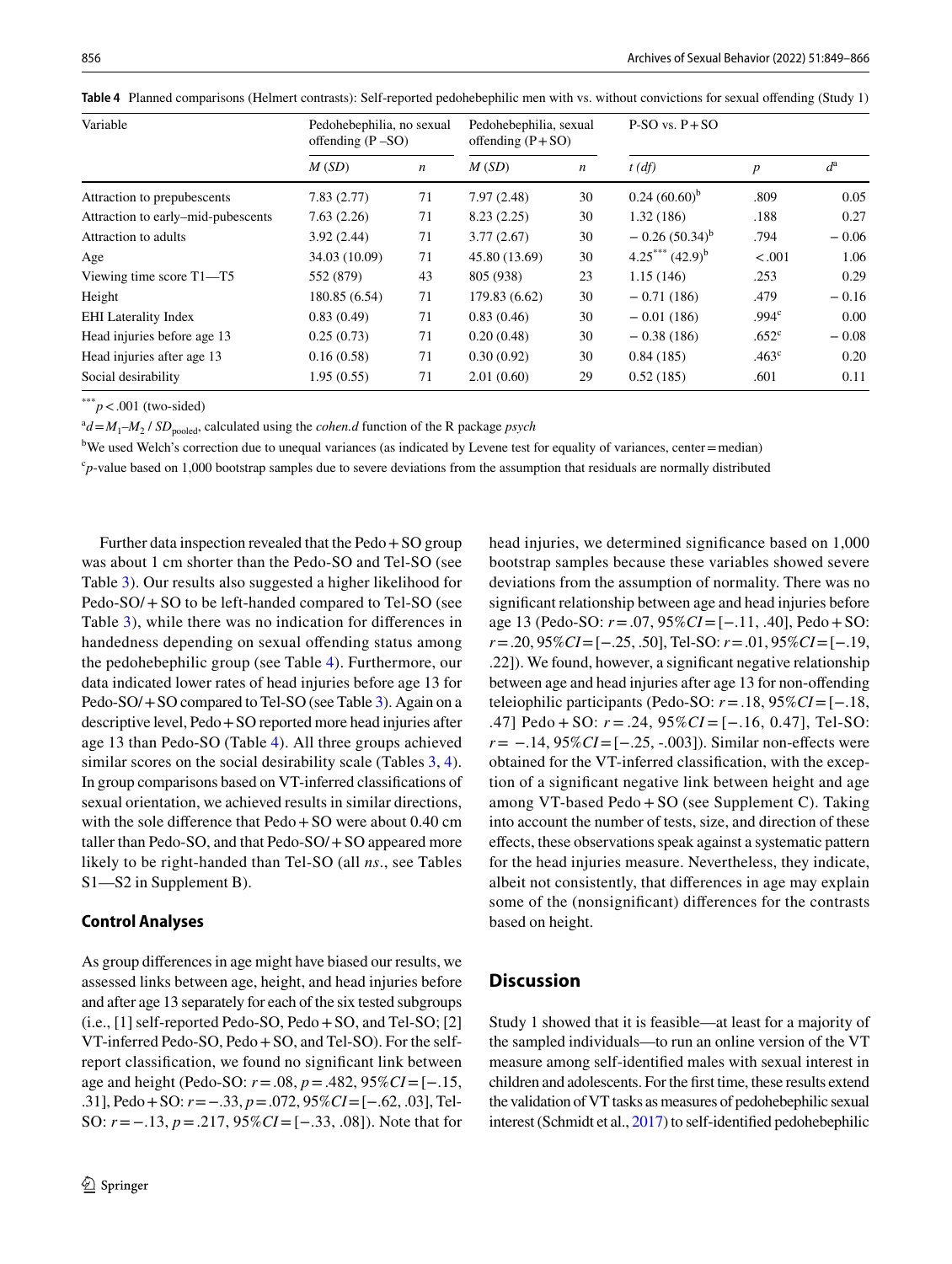men from the community which can be regarded as the most direct test of VT validity hitherto. Nevertheless, results of Study 1 are subject to typical caveats associated with research based on self-reported data, retrospective questionnaires, and online research (see general discussion for a detailed elaboration). In addition, statistical power was insufficient. Yet, descriptive analyses indicated that diferences between pedohebephilic and non-pedohebephilic groups might be driven by a confound of (self-reported) sexual offending status. Furthermore, pedohebephilic and teleiophilic men reported similar rates of head injuries before age 13, irrespective of their offending status. Descriptively, our data appear to be more in line with research pointing toward a link between markers for neurodevelopmental diferences and norm-breaking/criminal behavior, instead of pedohebephilia per se (with the exception of left-handedness, which was more prominent in the pedohebephilic group) calling for a more stringent test based on adequate statistical power. This was sought to achieve in Study 2.

## **Study 2**

## **Method**

## **Participants and Sample Size Calculations**

To reach more potential participants, which is necessary to address the statistical power issue, and to make sure that samples in Study 1 and 2 are (at least largely) independent, Study 2 targeted English-speaking men. We conducted sample size calculations for all markers for neurodevelopmental diferences based on efect sizes from the literature (see Table [1](#page-3-0)). We estimated that among all cognitive markers for neurodevelopmental diferences, self-reported height would show the smallest average diference between pedohebephilic and teleiophilic participants. Hence, we set our sampling goal to 620 participants, based on estimations with G\*Power (setting  $\alpha$  = 0.05 and  $\beta$  = 0.20, one-sided testing for height, two-sided testing for all other hypotheses, Faul et al., [2007\)](#page-15-24). The study was approved by the institutional review board of the MSH Medical School.

The study was advertised as a survey on wanted and unwanted childhood sexual experiences, cognitive development, and sexual interests in children or adults among men from the community. We collected data via the B4U-ACT support group for people with pedohebephilia between July 2018 and March 2019, offering to donate 1.50\$ for each participant to B4U-ACT (with a maximum donation sum of \$300). We furthermore recruited participants from the MTurk workforce. Only male MTurk workers who had been approved for 100 to 5000 human intelligence tasks with an overall approval rate of 80% or more were eligible for the study and received a payment of two US\$. The following countries of residences were allowed for participation (task language was English): Australia, Austria, Belgium, Canada, Czech Republic, Denmark, Estonia, Finland, France, Germany, Greece, Iceland, Italy, Lithuania, Luxembourg, Netherlands, New Zealand, Norway, Poland, Portugal, Slovakia, Spain, Sweden, UK, and the USA. In sum, we recruited 331 participants via B4U-ACT and 318 via MTurk. After the exclusion of 17 people who did not disclose their sex or reported to be female or other, this left us with a total of 632 participants. Detailed information on how we categorized participants based on their sexual interests and ofending status is presented in a separate section after the description of our measures.

#### **Measures**

Measurements were administered in the same order as they appear in the following section. Additionally, we assessed information about traumatic childhood experiences and nonnegative sexual experiences in childhood for a separate publication (Jahnke et al., [2021](#page-15-19)).

**Viewing Time Measure of Sexual Interest** We employed a similar VT task as in Study 1, again using stimulus material from the Not Real People set (Pacifc Psychological Assessment Cooperation, [2004](#page-17-5)). Deviating from Study 1, we added pictures of early (Tanner stages 2–3) and late adolescents (Tanner stage 4), alongside pictures of adults (Tanner stage 5) and prepubescent children (Tanner stage 1). To shorten test duration, we presented only four pictures per sex and Tanner stage category.

**Self‑Reported Sexual Interests** We used the English version of the measure from Study 1.

**International Cognitive Ability Resource Sample Test** To measure cognitive ability, we used the 16-item sample test from the public-domain International Cognitive Ability Resource (ICAR; Condon & Revelle, [2014\)](#page-15-25), which consists of letter and number series, matrix and verbal reasoning items, and three-dimensional rotation items. Previous research has established that the ICAR 16-item sample test is a reliable and valid measure of global cognitive ability (Condon & Revelle, [2015;](#page-15-26) Merz et al., [2020](#page-16-25)). The (self-administered) ICAR-16 shows high convergent validity with the Wechsler Adult Intelligence Scale (fourth edition) administered by a trained clinician  $(r=0.81$  and  $r=0.94$  with the manifest and the latent score of the WAIS-IV, respectively, Young & Keith, [2020](#page-17-7)). As pedohebephilic participants might have a stronger motivation than teleiophilic MTurkers to excel on the IQ test, it was planned to compare their responses with scores obtained among Internet users who wanted to test their cognitive abilities in a previous study (Condon & Revelle,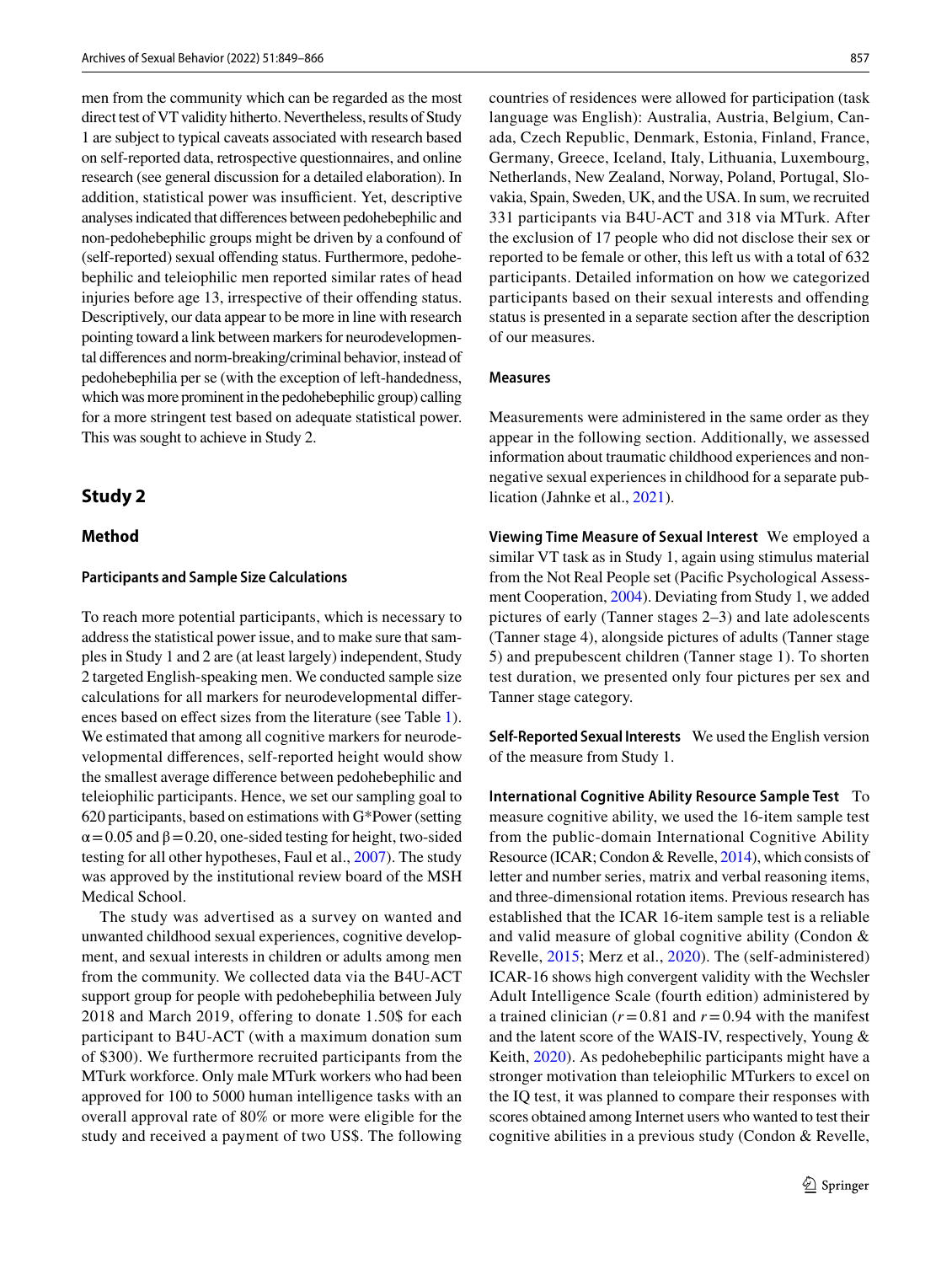[2015\)](#page-15-26). To match procedures employed in this comparison study, we presented the test without time restraints. For 18 participants (all recruited via B4U-ACT) we could not calculate sum scales due to missing values. Internal consistency was good (Kruder-Richardson 20 = 0.84).

**Adapted Edinburgh Handedness Inventory** We used the English version of the EHI (Dyshniku et al., [2015](#page-15-10)) employed in Study 1, again without the broom and box items ( $\alpha$  = 0.89, no missing values).

**Head Injuries** As in Study 1, we used items from Blanchard et al. (2013) to assess head injuries involving unconsciousness before and after age 13. One participant recruited via B4U-ACT left these questions unanswered.

**Sociodemographic Information (Including Height and Previ‑ ous Convictions)** As in Study 1, we assessed sex, age, and educational achievement (i.e., having or not having obtained a Bachelor's degree or higher). Participants were allowed to choose whether to report their height in the metric (cm) or the imperial system (the latter were subsequently transferred to cm). For height, we corrected obvious typing mistakes in four cases (e.g., 88 inches were changed to 8 inches). To determine outliers, we estimated fences based on the Tukey criterion (1.5 interquartile ranges). This led to the exclusion of fve data points above 198.12 cm and six below 157.48 cm. Cases with heights outside the fences were about equally split between participants from MTurk (2 above, 3 below) and B4U-ACT (3 above, 3 below). Twelve participants from B4U-ACT and two from MTurk did not report their height. For the assessment of previous convictions, we administered the same items as in Study 1.

## **Categorizing Participants' Sexual Interests and Ofending Status**

**Classifcation Based on Self‑Reported Sexual Attraction** We formed groups based on self-reported sexual interests following procedures in Study 1. This led us to categorize 317 participants as teleiophilic men and 278 as pedohebephilic men (141 with a predominant pedophilic interest). Twentyone participants from the self-reported teleiophilic group were recruited via B4U-ACT, while seven participants from the self-reported pedohebephilic group were sampled on MTurk. Those participants were not excluded from the analyses. Thirty-seven participants who reported equal maximum sexual attraction to adult and prepubertal/earlyto-mid-pubertal persons were excluded. Among self-reported teleiophilic participants, only seven (2%) reported a sexual interest in prepubescent girls or boys surpassing the midpoint of the sexual attraction scale. Regarding girls or boys in early-to-mid-puberty, only 20 (6%) self-reported teleiophilic men reported sexual interests surpassing the midpoint of the respective scales. Group means for sexual attraction ratings are displayed in Table [2](#page-5-0). In the teleiophilic group, four participants self-reported a sexual offense and were therefore discarded from the T-SO group. Analyses based on sexual attraction and sexual ofending status included 239 Pedo-SO, 39 Pedo+SO, and 313 Tel-SO.

**Classifcation Based on Viewing Time** For 110 participants, we could not record any response latency data, most likely due to the use of anonymity software. Using the same method to identify outliers as in Study 1, 4% of recorded trials were marked as outliers. All participants had to have at least one valid response for each Tanner stage by stimulus sex category (note that this requirement was fulflled in all cases where VT scores were recorded). Viewing time data were analyzed in the same way as described in Study 1, with one exception: As Study 2 included pictures from Tanner stages 1 to 5, we additionally calculated diference scores between maximum average response latencies to either male and female stimuli separately for each of the fve Tanner stages. To determine pedohebephilia, we subtracted maximum average reaction times to either male or female stimuli in Tanner stages 4 and 5 (late pubescence and adulthood) from Tanner stages 1, 2, and 3 (pre-peri-pubescence). Participants with positive diference scores were classifed as pedohebephilic, while participants with negative diference scores were classifed as teleiophilic. Thus, we categorized 60 participants as pedophilic (i.e., having higher scores for Tanner stage 1 than for Tanner stages 2 to 5), 119 as hebephilic (i.e., having higher values for Tanner stages 2 and 3 than for Tanner stages 1, 4, and 5), and 326 as teleiophilic (i.e., having higher values for Tanner stages 4 and 5 than for Tanner stages 1 to 3). When accounting for ofending status previous convictions for sexual ofending (child pornography ofending, rape, and/or child sexual abuse, see Table [2](#page-5-0) for further information), 154 were categorized as Pedo-SO, 25 as Pedo+SO, and 326 as Tel-SO.

# **Results**

# **Agreement Between Self‑Reported and Viewing Time‑Inferred Sexual Interests**

 For the 493 participants that we could classify based on selfreported and VT-inferred sexual interests, classifcation procedures led to similar results ( $\chi^2$  = 123.32, *df* = 1,  $\varphi$  = 0.50,  $p < 0.001$ ). Of the self-reported teleiophilic participants, 267 (85%) showed a teleiophilic pattern in the VT task, while 114 (63%) of self-reported pedohebephilic participants showed VT results indicating pedohebephilic interests. The pedophilic and hebephilic groups achieved on average positive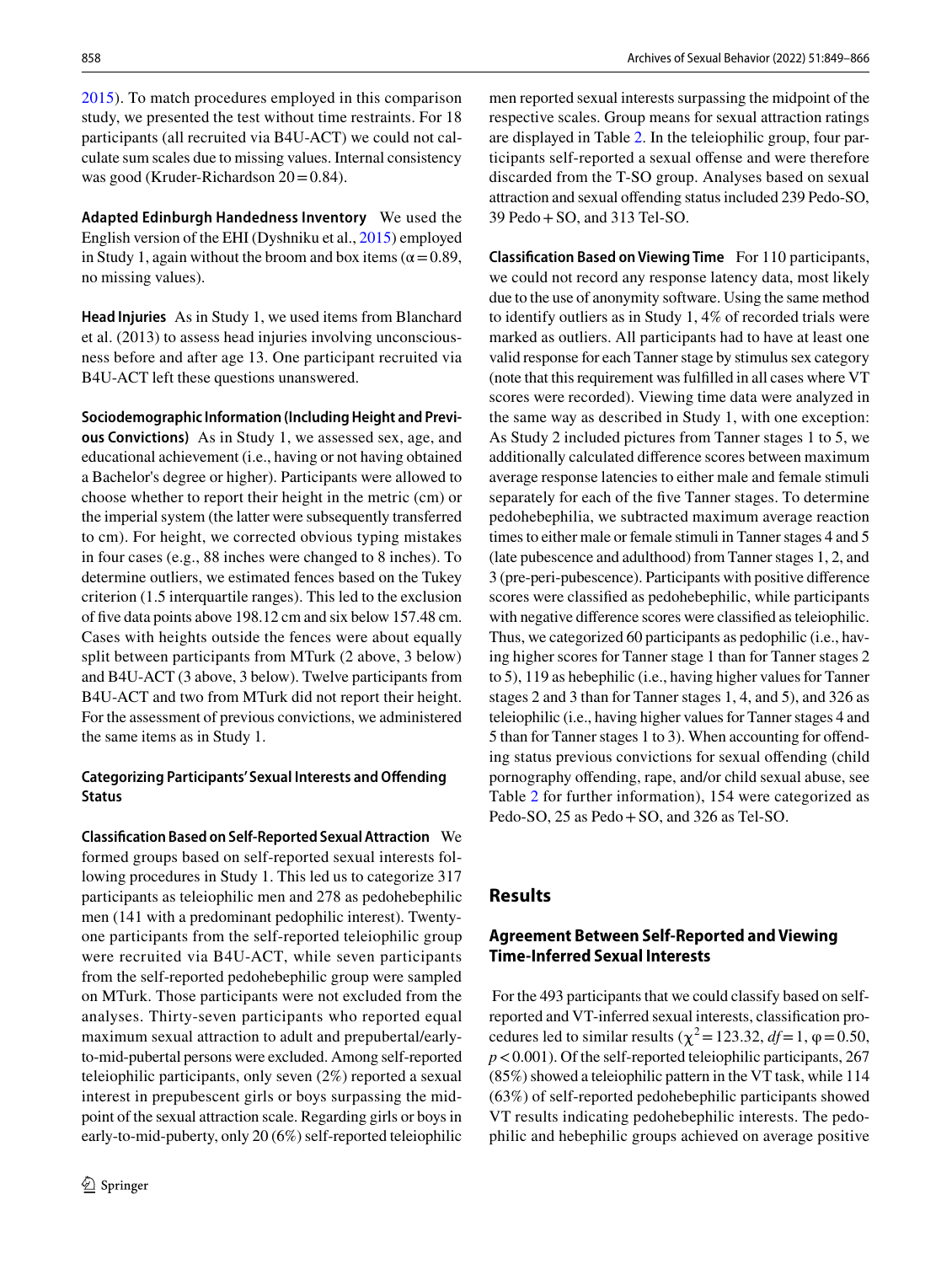<span id="page-10-0"></span>**Table 5** Planned comparisons (Helmert contrasts): Self-reported pedohebephilic men vs. teleiophilic men (Study 2)

| Variable                           | $P+SO$        | Pedohebephilia (P-SO, |               | Teleiophilia, no sexual<br>offending $(T-SO)$ | $(P-SO, P + SO)$ vs. T-SO |                   |             |  |
|------------------------------------|---------------|-----------------------|---------------|-----------------------------------------------|---------------------------|-------------------|-------------|--|
|                                    | M(SD)         | $\boldsymbol{n}$      | M(SD)         | $\boldsymbol{n}$                              | $t(d\mathbf{f})$          | p                 | $d^{\rm a}$ |  |
| Attraction to prepubescents        | 8.23(2.36)    | 278                   | 1.29(1.09)    | 313                                           | $-38.97***(75.36)^b$      | $-.001$           | $-3.87$     |  |
| Attraction to early–mid-pubescents | 7.99(2.38)    | 278                   | 1.77(1.71)    | 313                                           | $-30.31***(92.57)^{b}$    | $-.001$           | $-3.04$     |  |
| Attraction to adults               | 4.44(2.61)    | 278                   | 9.64(0.91)    | 313                                           | $23.15***(53.09)^b$       | $-.001$           | 2.73        |  |
| Age                                | 34.44 (12.98) | 273                   | 35.15 (11.06) | 313                                           | $-1.21(113.35)^{b}$       | .228              | 0.06        |  |
| Viewing time score $T1,2,3$ —T4,5  | 259 (830)     | 181                   | $-839(904)$   | 309                                           | $-10.77***$ (487)         | $-.001$           | $-1.25$     |  |
| Height                             | 178.89 (7.55) | 259                   | 177.66 (7.18) | 307                                           | 0.11(563)                 | .545 <sup>c</sup> | $-0.17$     |  |
| <b>EHI</b> Laterality Index        | 0.68(0.61)    | 278                   | 0.68(0.58)    | 313                                           | $-0.77***$ (588)          | .387 <sup>d</sup> | 0.00        |  |
| <b>ICAR</b>                        | 9.86(4.18)    | 260                   | 7.24(3.52)    | 313                                           | $-3.23^{**} (78.43)^{b}$  | .002              | $-0.69$     |  |
| Head injuries before age 13        | 0.25(0.66)    | 277                   | 0.25(0.68)    | 313                                           | $-0.20(587)$              | .867 <sup>d</sup> | 0.00        |  |
| Head injuries after age 13         | 0.20(0.64)    | 276                   | 0.30(0.78)    | 313                                           | $0.01(64.35)^{b}$         | .989 <sup>d</sup> | 0.14        |  |

\*\*\* $p < .001,$ \*\* $p < .01$  (two-sided)

 $\alpha^a d = M_1 - M_2$  / *SD*<sub>pooled</sub>, calculated using the *cohen.d* function of the R package *psych* 

<sup>b</sup>We used Welch's correction due to unequal variances (as indicated by Levene test for equality of variances, center=median) c One-sided *p*

<sup>d</sup>p-value based on 1,000 bootstrap samples due to severe deviations from the assumption that residuals are normally distributed

VT mean scores (indicating a stronger attraction to pedohebephilic stimuli on Tanner stage 1–3 than to late/postpubescent stimuli on Tanner stage 4 or 5), while the self-reported teleiophilic group showed negative VT scores (indicating a stronger relative attraction to physically mature adults, see Table [2\)](#page-5-0).

#### **Sample Description**

Educational levels were relatively high as 53%, 49%, and 62% indicated to have achieved an associate degree, BA degree, or higher among Pedo-SO, Pedo+SO, and Tel-SO, respectively. We detected no signifcant diference between Tel-SO, Pedo-SO, and Pedo+SO regarding educational level  $(\chi^2 = 5.27, df = 2, \phi = 0.09, p = 0.072)$ . Sexual offenses were reported mostly by pedohebephilic participants (Table [2](#page-5-0)). Age did not difer signifcantly between Pedo-SO/+SO and Tel-SO, but Pedo+SO were signifcantly older than Pedo-SO (Tables [5](#page-10-0)[–6](#page-11-0)). Sample descriptions based on VT are presented in Supplementary Material A.

#### **Group Diferences**

 For the self-report-based classifcation, we found no differences between Pedo-SO/ + SO and Tel-SO regarding height, laterality index, and head injuries before and after age 13 (Table [5](#page-10-0)). Yet, we detected signifcant diferences in IQ scores, with Pedo-SO/+SO achieving higher scores than Tel-SO. P-SO also emerged as signifcantly taller and more intelligent than  $P + SO$  (Table [6](#page-11-0)). Furthermore, unobtrusively recorded response latencies during the IQ test revealed that the Pedo-SO group had an almost twice as long average completion time as the Pedo + SO and the Tel-SO group (with median scores of 15.09 min compared to 7.65 min and 8.40 min, based on reaction time data from 153 Pedo-SO, [2](#page-10-1)9 Pedo  $+$  SO, and 310 Tel-SO).<sup>2</sup> To compare results with a sample that was arguably more motivated to score high, we used data from the ICAR project (Condon & Revelle, [2015\)](#page-15-26) to extract means and standard deviations for each of the items from the ICAR 16-item sample test among men over 18 years (*n* between 4220 and 13,216, average *n*=9324, note that the ICAR items were delivered untimed in both our survey and the ICAR project). All of these participants had solved a varying number of the ICAR item set online in order to receive a personalized feedback (Condon & Revelle, [2014](#page-15-25)). These individual means and standard deviations were added to create average sum scores  $(M = 8.60, SD = 7.42)$ . *t*-tests with Welch-adjusted degrees of freedom based on these summary statistics revealed that Pedo-SO/+SO (*M*=9.86, *SD*=4.18,  $n = 260$ ) scored higher than participants from the ICAR project. Yet, albeit significant  $(t(306.45)=4.66, p < 0.001,$  $d=0.21$ , effect sizes were smaller than the ones we retrieved for the comparison with the Tel-SO within the current study.

<span id="page-10-1"></span><sup>2</sup> Pedo-SO/+SO had higher scores on the ICAR test than Tel-SO, even when controlling for completion time via an ANCOVA design (*F*(1,  $(489) = 25.25$ ,  $p < .001$ ). Yet, note that although ANCOVAs represent a common strategy to "control" for confounds, we have doubts that this strategy is appropriate and leads to meaningful conclusions (see Miller & Chapman, [2001](#page-16-26) for a non-technical discussion of common misuses of ANCOVA in psychopathology research).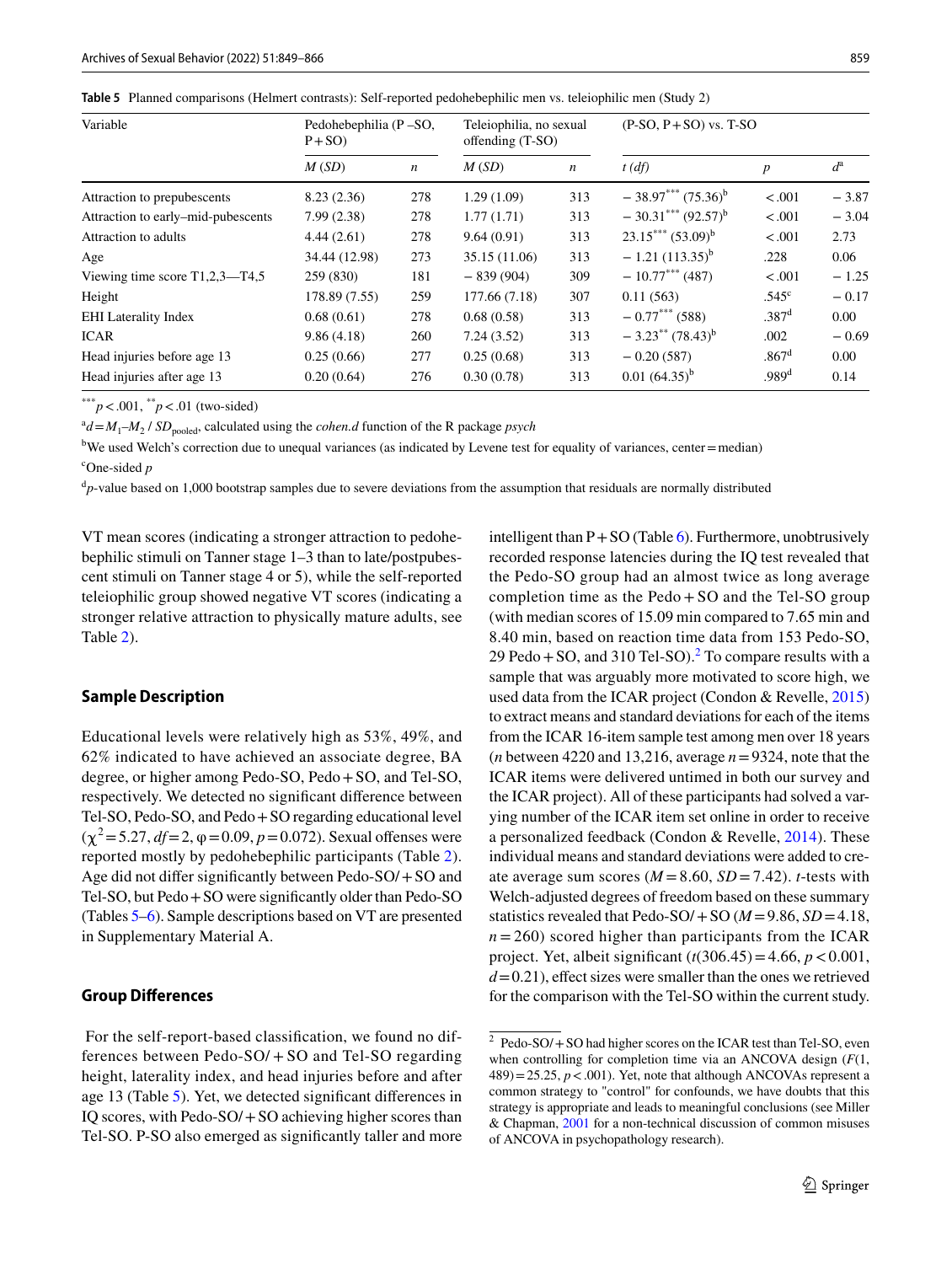<span id="page-11-0"></span>**Table 6** Planned comparisons (Helmert contrasts): Self-reported pedohebephilic men with vs. without convictions for sexual ofending (Study 2)

| Variable                           | Pedohebephilia, no sexual<br>offending $(P - SO)$ |                  | Pedohebephilia, sexual<br>offending $(P + SO)$ |                  | $P-SO vs. P+SO$                   |                   |             |  |
|------------------------------------|---------------------------------------------------|------------------|------------------------------------------------|------------------|-----------------------------------|-------------------|-------------|--|
|                                    | M(SD)                                             | $\boldsymbol{n}$ | M(SD)                                          | $\boldsymbol{n}$ | $t(d\mathbf{f})$                  | $\boldsymbol{p}$  | $d^{\rm a}$ |  |
| Attraction to prepubescents        | 8.16(2.41)                                        | 239              | 8.69(1.92)                                     | 39               | $1.55(59.48)^{b}$                 | .128              | 0.23        |  |
| Attraction to early–mid-pubescents | 7.98(2.44)                                        | 239              | 8.03(2.05)                                     | 39               | $0.12(57.13)^{b}$                 | .908              | 0.02        |  |
| Attraction to adults               | 4.63(2.53)                                        | 239              | 3.31(2.81)                                     | 39               | $-2.76^{**}$ (48.56) <sup>b</sup> | .008              | $-0.52$     |  |
| Age                                | 33.59 (13.14)                                     | 234              | 39.51 (10.84)                                  | 39               | $3.06^{**}$ $(58.31)^b$           | .003              | 0.46        |  |
| Viewing time score $T1,2,3$ —T4,5  | 258 (860)                                         | 152              | 262(659)                                       | 29               | 0.02(487)                         | .982              | $0.00\,$    |  |
| Height                             | 179.38 (7.34)                                     | 224              | 175.77 (8.18)                                  | 35               | $-2.72^{\ast\ast}$ (563)          | .007              | $-0.49$     |  |
| <b>EHI</b> Laterality Index        | 0.66(0.62)                                        | 239              | 0.79(0.54)                                     | 39               | 1.27(588)                         | .167 <sup>c</sup> | 0.21        |  |
| <b>ICAR</b>                        | 10.35(4.00)                                       | 224              | 6.78(4.02)                                     | 36               | $-4.95***(46.81)^{b}$             | < .001            | $-0.90$     |  |
| Head injuries before age 13        | 0.24(0.61)                                        | 239              | 0.29(0.90)                                     | 38               | 0.40(587)                         | .763 <sup>c</sup> | 0.07        |  |
| Head injuries after age 13         | 0.16(0.56)                                        | 239              | 0.43(0.99)                                     | 37               | $1.64(39.63)^{b}$                 | .131 <sup>c</sup> | 0.44        |  |

\*\*\**p*<.001, \*\**p*<.01 (two-sided)

 $\alpha^a d = M_1 - M_2$  / *SD*<sub>pooled</sub>, calculated using the *cohen.d* function of the R package *psych* 

<sup>b</sup>We used Welch's correction due to unequal variances (as indicated by Levene test for equality of variances, center=median)

c *p*-value based on 1,000 bootstrap samples due to severe deviations from the assumption that residuals are normally distributed

When the classifcation of sexual attraction was based on VT, none of the contrasts for markers for neurodevelopmental diferences reached signifcance (see Supplementary Material Tables S3–S4). Note that sample sizes were smaller in the alternative classifcation, so failure to reach signifcance was more likely. Yet, diferences descriptively tended to be similar in magnitude and direction, with the exception of Pedo-SO/+SO showing a stronger preference for the right hand compared to Tel-SO.

# **Control Analyses**

To determine whether age could be a confound, we assessed its link to IQ, height, and head injuries before and after age 13 separately for each of the six tested subgroups (i.e., [1] self-reported Pedo-SO, Pedo + SO, and Tel-SO; [2] VTinferred Pedo-SO, Pedo+SO, and Tel-SO). For variables that deviated severely from the assumption of normality (in this case head injuries before or after 13), we used bootstrapping procedures. For the self-report based classifcation, only 2/12 tests showed a signifcant link between older age and any of the dependent variables (head injuries before age 13 and ICAR among Pedo-SO, *r*=0.13, 95%*CI* based on bootstrap samples =  $[0.008, 0.29]$  and  $r = 0.14$ ,  $p = 0.033$ , 95%*CI*=[0.01, 0.27], respectively). For the VT-based classifcation, we could also only detect signifcant results for 1/12 tests (see Supplemental Material C). Considering the large number of tests and the direction of the efects, the evidence for age confounds was weak, as the number of signifcant tests does not fall far from the margin of what would be expected by chance at the given signifcance threshold of  $p < 0.05$ .

# **General Discussion**

We could not corroborate our first hypothesis that pedohebephilic men from our two community samples difered signifcantly from teleiophilic men with respect to height, intelligence, non-right-handedness, or rate of head injuries during childhood. We did, however, fnd evidence for the second hypothesis that pedohebephilic men who have sexually offended were smaller and less intelligent than nonofending pedohebephilic men. Replicating Gerwinn et al.'s (2019) fndings, the current studies do not yield support for the theory that sexual interests in children among community men are linked to neurodevelopmental diferences. Yet, in contrast to Gerwinn et al. (2019), which sufered from lacking statistical power, Study 2 was able to test diferences between pedohebephilic and teleiophilic men at least  $1-\beta = 0.80$ , with the exception of height.

Because of the limitations of the present case–control design and the impossibility to prove a null hypothesis in classical hypothesis testing, our fndings cannot conclusively disprove the idea of a general link between indicators of neurodevelopmental perturbations and pedohebephilia. Nevertheless, the present data are positively commensurate with the notion that indicators of neurodevelopmental perturbations such as, particularly, height and intelligence are linked to (self-reported) ofending status when pedophilic interest is kept constant in group comparisons. This dovetails with the fact that all markers of neurodevelopmental perturbations as assessed here are empirical correlates of criminal behavior—as outlined in introduction (see also Beckley et al., [2014;](#page-14-0) Bogaert, [2001;](#page-15-7) McKinlay et al., [2014](#page-16-27); Moffitt et al., [1994](#page-16-10)). Future research is needed to clarify if the importance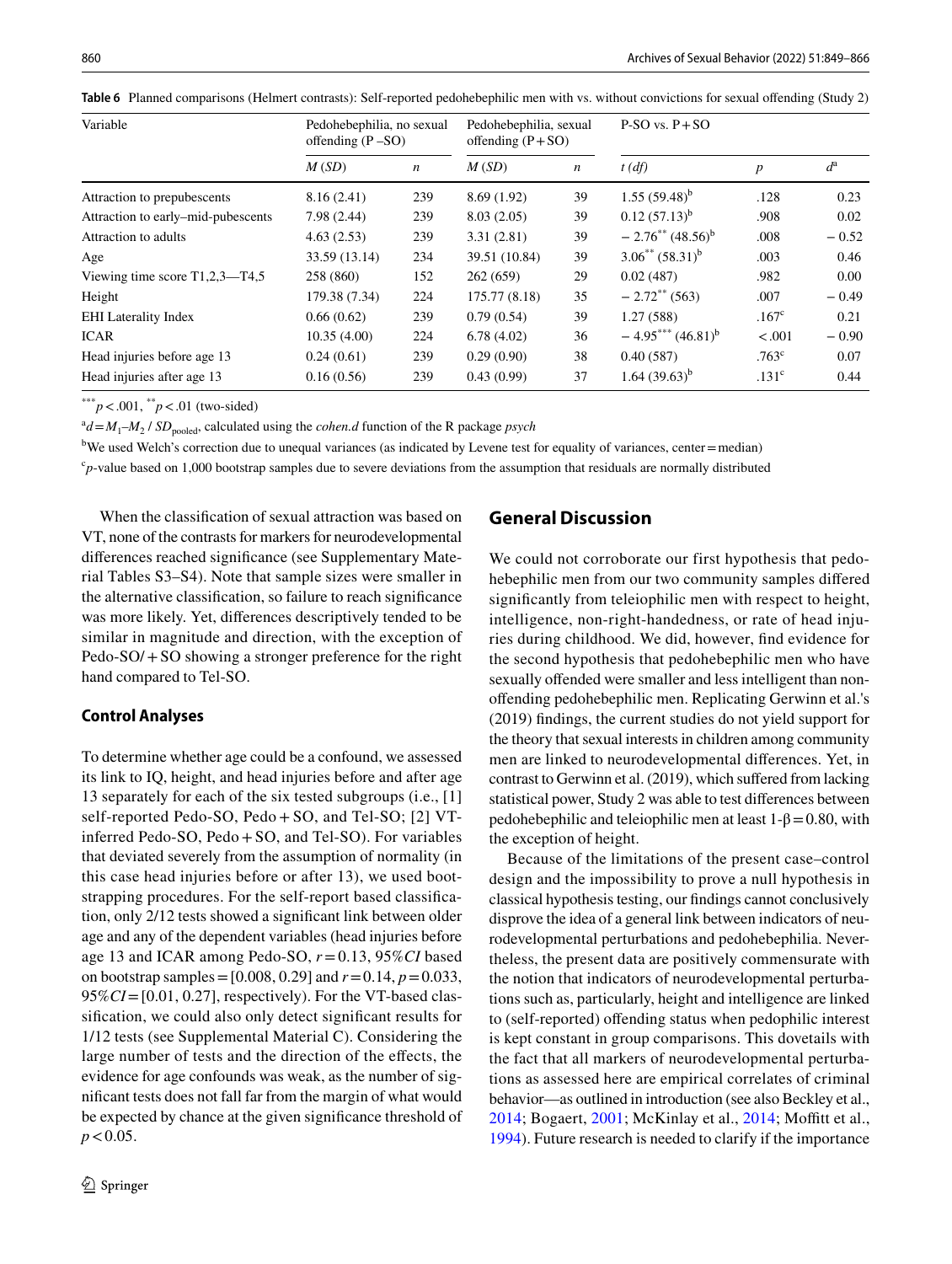of neurobiological alterations might have been overstated in the previous literature, as part of the variance attributed to pedohebephilia may in fact have to be attributed to other factors due to the lack of specifcity of the neurodevelopmental perturbations hypothesis.

### **Limitations and Outlook**

Our results are subject to a number of caveats, some of which are specifc to our setting and methodology, while others are generally associated with research on proxy measures of neurodevelopmental perturbations. First and foremost, correlational analyses are unft to prove causation—a fact that applies to most studies in the feld of the neurodevelopmental perturbations hypothesis and that increases the risk of falling victim to third variable confounds in case–control study designs.

Additionally, our study populations are neither representative for teleiophilic nor pedohebephilic men. While clinical, institutional, or forensic samples are subject to selection biases as well, this means that results have to be interpreted carefully with respect to confounds and (self-selection) biases. It is, for instance, possible that tall pedohebephilic men with high levels of cognitive functioning were more likely to participate than those with lower height or lower levels of cognitive abilities, given that they were aware of hypotheses from the academic literature. Yet, as online studies generally tend to oversample younger and more educated participants, this limitation also applies to the teleiophilic groups. It is also possible that links between markers of neurodevelopmental perturbations and pedohebephilia exist in the population but cannot be identifed when assessing subgroups with high computer literacy. Even if pedohebephilia was linked to such markers, it may be impossible to detect these links in samples without individuals with low levels of cognitive functioning. Yet, note that in forensic settings, pedohebephilic men who have been convicted for child pornography ofending (i.e., indicating at least average levels of computer literacy and cognitive capacity) showed more markers of neurodevelopmental perturbations than teleiophilic men who have committed the same crime (Blanchard et al., [2007\)](#page-15-2). In the absence of representative samples of teleiophilic and pedophilic men, it is impossible to determine if our results are due to such ceiling efects.

Moreover, participants from the pedohebephilia groups were recruited via forums addressing sexual attraction to children, where they may have been looking for support because they experienced increased levels of distress. Indeed, previous research indicates that pedohebephilic participants in online surveys generally report higher levels of distress than population-based or other non-clinical control samples. Yet, it is also shown that they are considerably less distressed than self-referred pedohebephilic patients in treatment projects (Jahnke et al., [2015\)](#page-15-17).

The generalizability of the present fndings is further constrained by the WEIRDness (Western, Educated, Industrialized, Rich, Democratic; Henrich et al., [2010\)](#page-15-27) of the present samples. Note also that we cannot guarantee that Study 1 and 2, without exception draw from two completely independent participant pools. It is possible that some participants are fuent in both German and English, have visited both German and English language web forums for pedohebephilic people, and have participated in both studies. Future research drawing on online samples of pedohebephilic men should include an item to identify and potentially screen out participants from previous studies on the neurodevelopmental markers of pedohebephilia.

Furthermore, both studies only included relatively small numbers of pedohebephilic men who reported convictions for sexual offenses. This means that even though some contrasts yielded signifcant results, small changes in participant characteristics can lead to fuctuations in the results. Although difficult to attain, replications with larger samples of men with sexual interests in children who have sexually offended are needed to corroborate these efects with more certainty. Preferably, these should be men from the community to control for selection factors related to being institutionalized in forensic settings.

Additionally, readers need to keep in mind that ofending status was determined based on self-reported convictions for rape, child sexual abuse, and/or child pornography ofenses alone. Hence, there may be people in our non-offending sample who have sexually offended but were not detected or convicted, which makes it impossible to tell whether efects are a function of criminal sexual behavior or of being convicted for such acts. Previous research also indicates that men convicted for child pornography ofenses may difer from men convicted for child sexual ofending on a number of relevant variables, such as antisociality (Babchishin et al., [2015](#page-14-4)). Hence, it is possible that we would have found larger diferences between the groups with and without a history of sexual offending, if we had had a higher rate of pedohebephilic men convicted for child sexual offending compared to child pornography offending. Yet, note that a study comparing pedohebephilic people with either of these convictions shows more similarities than diferences between the groups (Neutze et al., [2011](#page-16-28)). Furthermore, because we did not assess previous non-sexual convictions, we could not screen out people with a signifcant non-sexual ofense history as an indicator of antisociality. This is a potential limitation, as antisociality may be linked to neurodevelopmental perturbations. Yet, given the nature of our surveys and previous research among MTurk samples, our samples are unlikely to include people with marked antisocial traits.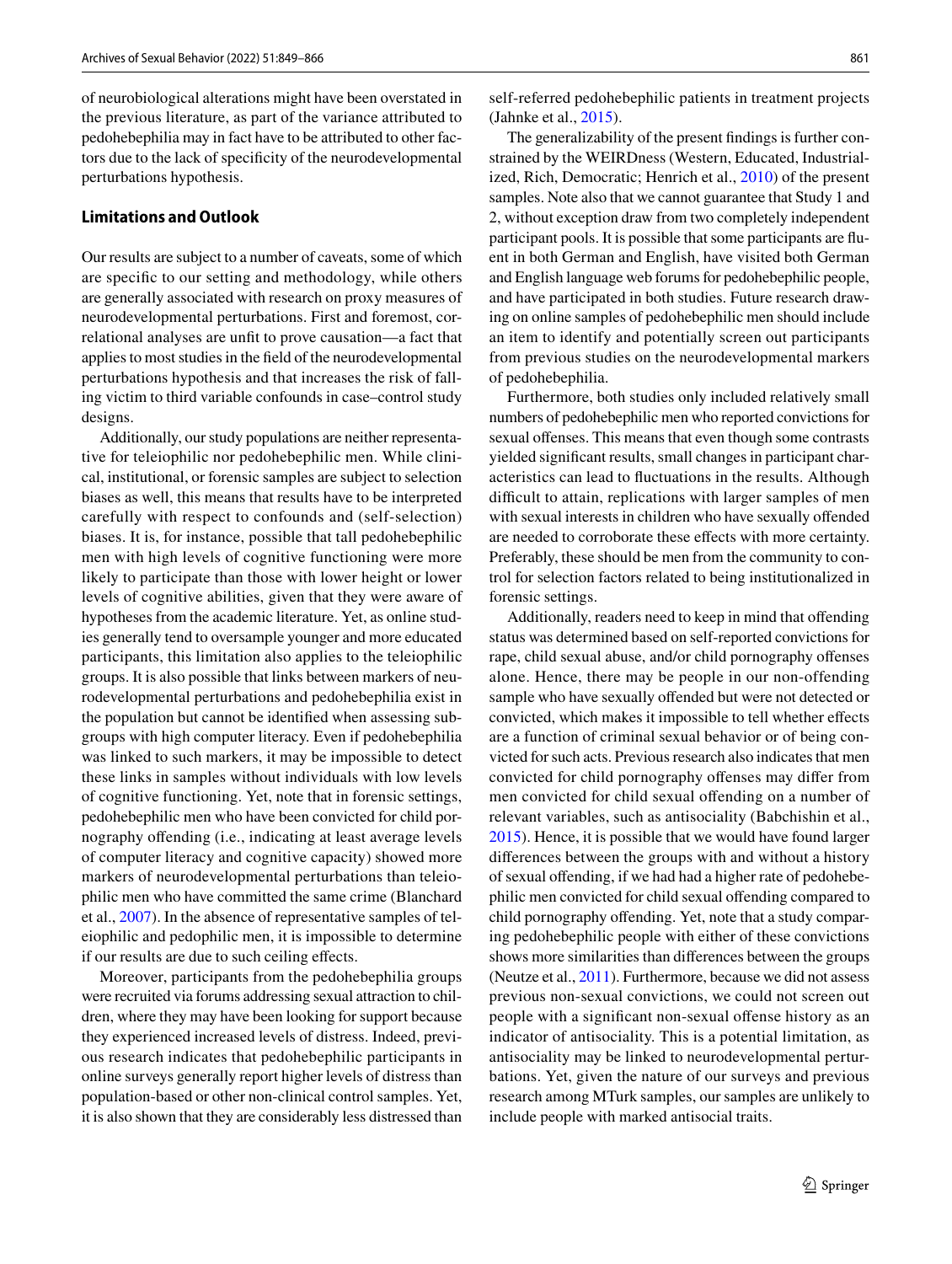Another concern is that pedohebephilic participants might have been more motivated to perform optimally in order to better the image of their group. These motivational diferences became apparent in the intelligence measure in Study [2,](#page-7-0) which involved complex puzzles that required effort to solve. Teleiophilic MTurk workers, who purportedly had less to gain from putting extra eforts into the cognitive tests, spent much less time on solving the items than the people from the pedohebephilic group. To get a perhaps more accurate estimation of pedohebephilic men's cognitive abilities, we additionally compared responses from our pedohebephilic sample in Study [2](#page-7-0) with test data from Condon and Revelle's [\(2014\)](#page-15-25) validity study on the ICAR items. As participants in their dataset had been recruited online with the prospect to receive customized feedback, we expected that these participants had put more effort into solving the presented logical puzzles compared to our teleiophilic sample. Yet, while these participants scored higher on the test items than teleiophilic men from Study 2, pedohebephilic men still emerged as more intelligent.

One of the main drawbacks of online research is the lack of control that researchers can exert on the setting. In contrast to laboratory surveys, we were not able to make sure that participants stayed focused during the IQ test or correctly followed all instructions, and doubts remain whether IQ tests in non-controlled online environments compare with clinician administered IQ inventories. Yet, note that previous research found no structural diferences regarding matrices intelligence scores obtained in online and offline samples (Ihme et al., [2009\)](#page-15-28). Notably, although the presence of an interviewer can be advantageous, it may also introduce an expectancy bias on the interviewer's side. For instance, clinical staff may look harder for anomalies when examining pedophilic men, or they may more readily accept a teleiophilic man's self-report to have never had an accident leading to unconsciousness, prompting them to ask fewer follow-up questions. Reporting biases due to perceived demand efects on the interviewee's side (and/or the larger clinical-forensic context) are also conceivable. In the present studies, where pedophilic and non-pedophilic men were prompted with the same set of questions, such types of bias are unlikely.

We were also limited in the range of variables we were able to assess, as many potentially interesting outcome variables are difficult (e.g., minor physical anomalies or 2D:4D digit ratio; Jordan et al., [2020\)](#page-16-6) or even impossible (e.g., brain morphology and functioning; Cantor et al., [2008](#page-15-0); Massau et al., [2017;](#page-16-16) Schifer et al., [2017](#page-16-7)) to measure in an online setting. For obvious reasons, this precludes the assessment of large numbers of pedohebephilic men without a history of sexual ofending as a mostly hidden and hard-to-reach population. On the one hand, this limits our ability to judge the validity of the neurodevelopmental perturbations theory

in its entirety, as the evidence for this hypothesis goes beyond the factors examined here.

Furthermore, with exception of the VT measure and the IQ test, the online environment forced us to rely completely on self-report, which puts restraints on the validity of the data assessed. The tendency of men to over-report their height is well-documented (Gorber et al., [2007\)](#page-15-29), and pedophilic and teleiophilic men who have committed sexual ofenses are no exception to this rule: Fazio et al. ([2014](#page-15-30)) report differences between actual and self-reported height varying between 2 and 4 cm, similar to diferences observed in non-clinical samples (e.g., Palta et al., [1982\)](#page-16-22). This means that the data we obtained on height in both our pedophilic and teleiophilic samples are likely to be biased. However, this is potentially a common limitation, at least for earlier studies, which, astonishingly, either report to have relied on self-reported height (e.g., Cantor et al., [2007](#page-15-5)) or had no access to information on how height was assessed (Levenson & Ackerman, [2017;](#page-16-29) but note that this is less likely to be the fact for newer research, Fazio et al., [2017](#page-15-8)). Despite those problems, online research may represent the only feasible way of reaching participants with pedohebephilia (as a dominant sexual attraction) outside of clinical or forensic contexts.

The present paper only focused on how men with pedohebephilic (who have and have not sexually offended) and teleiophilic interests difered in terms of neurodevelopmental indicators. Future studies based on larger samples than the present one should consider conducting additional more fnegrained analyses (e.g., to diferentiate between pedophilic, hebephilic, and teleiophilic participants or between diferent types of sexual offenses involving children).<sup>[3](#page-13-0)</sup> It also needs to be stressed that, following conventions in the feld, the present study was conducted with a type II error rate of 0.20, meaning that there is a 20% chance that the null hypothesis (i.e., that there is no diference between pedohebephilic and teleiophilic men) is falsely accepted.

## **Conclusions**

Our fndings underscore a general conclusiveness problem arising from case–control designs: The interpretation of fndings is largely dependent on the composition of the comparison groups. While there is no such thing as a representative sample of men with pedohebephilic interests, studies from community settings represent an important corrective to data from pedohebephilic men "who are available for study because they are either distressed by their sexual interests […] or criminally charged for sexual offenses" (Seto, [2004](#page-16-30), p. 323). Whatever

<span id="page-13-0"></span><sup>&</sup>lt;sup>3</sup> The authors are willing to share the results of such more detailed analyses based on our datasets (e.g., for the purpose of meta-analysis) upon request.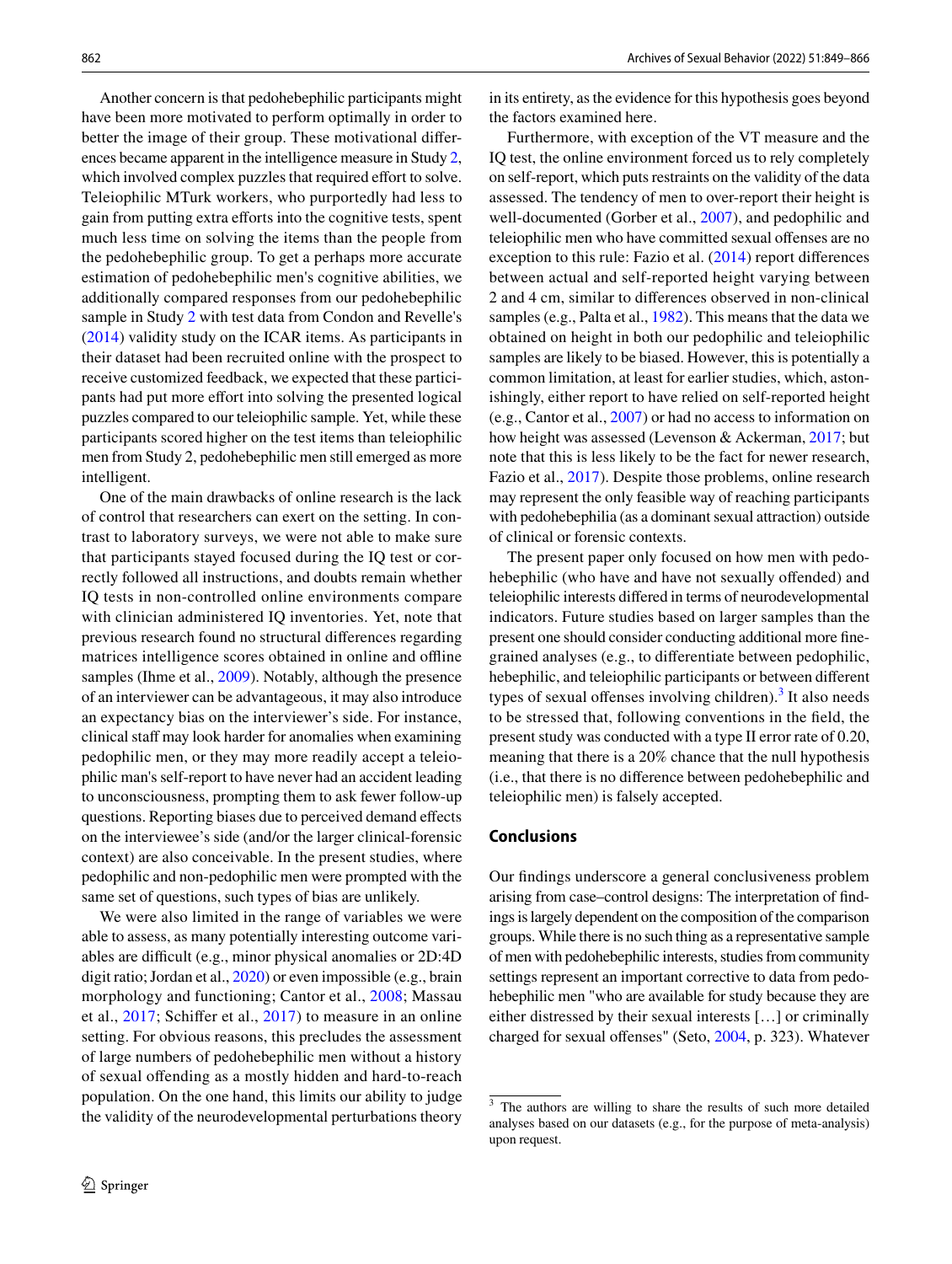processes may ultimately be involved in the development of pedohebephilic interests, evidence from recent surveys involving non-ofending pedohebephilic individuals indicates that the claim that pedohebephilia is based on neurodevelopmental perturbations might not be as inevitable and generalizable as previously thought by bearing the potential to disentangle "institutional caseness," criminality, and sexual interest (Ger-winn et al., [2018\)](#page-15-18). Moreover, as the neurodevelopmental perturbation account is silent on the actual processes that are involved in developing pedohebephilia (and which thus have never been subjected to empirical testing) only proxy measures that itself are just correlates of the supposed developmental trajectory have hitherto been examined. The potential of such correlates (i.e., the perturbation proxy measures used here) of correlates (i.e., one process among possibly many etiological pathways) to be confounded with third variables is high and leads to substantial methodological problems in gathering empirical support for the theory—specifcally if it refers to a phenomenon that is linked to criminal behavior, publicly despised (Lehmann et al., [2020\)](#page-16-31), and has a low base-rate (Bártová et al., [2021](#page-14-5); Dombert et al., [2016](#page-15-16)).

Last but not least, it is noteworthy that data from two samples corroborated the validity of VT assessments in self-identifed community males with pedohebephilic sexual interests by yielding theoretically meaningful diferences in a known-groups approach. This can be regarded as the hitherto most accurate estimator of the validity of VT measures, as prior studies rested on various group comparisons with men convicted for child sexual abuse. The latter groups, however, are to a large degree only a pedohebephilia proxy as they are composed of pedohebephilic and teleiophilic individuals thus yielding only a conservative (i.e., lower-bound) estimator of the magnitude of possible group diferences (Schmidt et al., [2017](#page-16-12)).

**Supplementary Information** The online version contains supplementary material available at<https://doi.org/10.1007/s10508-021-02228-w>.

**Acknowledgements** We are grateful to David M. Condon for sharing his expertise on online intelligence assessment and to Ian V. McPhail for commenting on an earlier draft of this research.

**Author Contributions** All authors developed the study concept and design for Study 1. Data collection for Study 1 was performed by A.K. under the supervision of J.H. and S.J. Data analysis for Study 1 was conducted by S.J. and A.S. S.J. and A.S. developed the study concept and collected and analyzed the data for Study 2. S.J. drafted the paper, and A.S. and J.H. provided critical revisions. All authors approved the fnal version of the paper for submission.

**Funding** Open access funding provided by University of Bergen (incl Haukeland University Hospital). This study received no specifc funding.

#### **Declarations**

**Conflict of interest** The authors declare that they have no confict of interest.

**Consent to Participate** Informed consent was obtained from all individual participants included in the study.

**Consent to Publish** Participants consented to the publication of their data in aggregated form.

**Ethical Approval** This study was performed in line with the principles of the Declaration of Helsinki. Approval was granted by the institutional review board of the MSH Medical School for Study 1 and the institutional review board of the Technische Universität Dresden for Study 2.

**Open Access** This article is licensed under a Creative Commons Attribution 4.0 International License, which permits use, sharing, adaptation, distribution and reproduction in any medium or format, as long as you give appropriate credit to the original author(s) and the source, provide a link to the Creative Commons licence, and indicate if changes were made. The images or other third party material in this article are included in the article's Creative Commons licence, unless indicated otherwise in a credit line to the material. If material is not included in the article's Creative Commons licence and your intended use is not permitted by statutory regulation or exceeds the permitted use, you will need to obtain permission directly from the copyright holder. To view a copy of this licence, visit [http://creativecommons.org/licenses/by/4.0/.](http://creativecommons.org/licenses/by/4.0/)

# **References**

- <span id="page-14-3"></span>Abé, C., Adebahr, R., Liberg, B., Mannfolk, C., Lebedev, A., Eriksson, J., Långström, N., & Rahm, C. (2021). Brain structure and clinical profle point to neurodevelopmental factors involved in pedophilic disorder. *Acta Psychiatrica Scandinavica, 143*(4), 363–374.<https://doi.org/10.1111/acps.13273>
- <span id="page-14-4"></span>Babchishin, K. M., Hanson, R. K., & VanZuylen, H. (2015). Online child pornography ofenders are diferent: A meta-analysis of the characteristics of online and ofine sex ofenders against children. *Archives of Sexual Behavior, 44*(1), 45–66. [https://doi.](https://doi.org/10.1007/s10508-014-0270-x) [org/10.1007/s10508-014-0270-x](https://doi.org/10.1007/s10508-014-0270-x)
- <span id="page-14-2"></span>Bailey, A. A., & Hurd, P. L. (2005). Finger length ratio (2D:4D) correlates with physical aggression in men but not in women. *Biological Psychology, 68*(3), 215–222. [https://doi.org/10.1016/j.](https://doi.org/10.1016/j.biopsycho.2004.05.001) [biopsycho.2004.05.001](https://doi.org/10.1016/j.biopsycho.2004.05.001)
- <span id="page-14-5"></span>Bártová, K., Androvičová, R., Krejčová, L., Weiss, P., & Klapilová, K. (2021). The prevalence of paraphilic interests in the Czech population: Preference, arousal, the use of pornography, fantasy, and behavior. *Journal of Sex Research, 58*, 86–96. [https://doi.](https://doi.org/10.1080/00224499.2019.1707468) [org/10.1080/00224499.2019.1707468](https://doi.org/10.1080/00224499.2019.1707468)
- <span id="page-14-1"></span>Becerra García, J. A. (2009). Etiology of pedophilia from a neurodevelopmental perspective: Markers and brain alterations. *Revista de Psiquiatría y Salud Mental, 2*(4), 190–196. [https://doi.org/](https://doi.org/10.1016/S2173-5050(09)70051-2) [10.1016/S2173-5050\(09\)70051-2](https://doi.org/10.1016/S2173-5050(09)70051-2)
- <span id="page-14-0"></span>Beckley, A. L., Kuja-Halkola, R., Lundholm, L., Långström, N., & Frisell, T. (2014). Association of height and violent criminality: Results from a Swedish total population study. *International Journal of Epidemiology, 43*(3), 835–842. [https://doi.org/10.](https://doi.org/10.1093/ije/dyt274) [1093/ije/dyt274](https://doi.org/10.1093/ije/dyt274)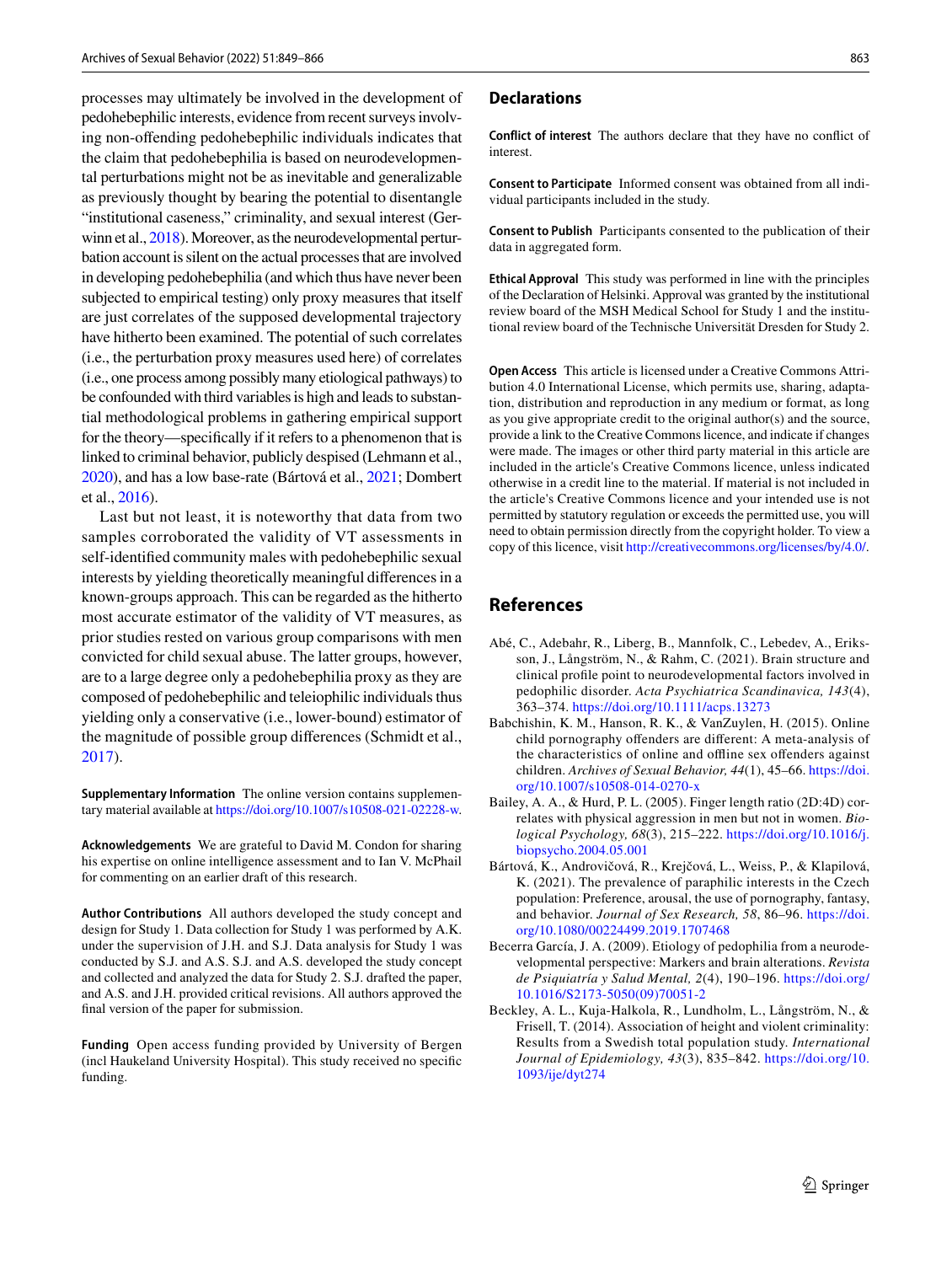- <span id="page-15-1"></span>Blanchard, R., Christensen, B. K., Strong, S. M., Cantor, J. M., Kuban, M. E., Klassen, P., Dickey, R., & Blak, T. (2002). Retrospective self-reports of childhood accidents causing unconsciousness in phallometrically diagnosed pedophiles. *Archives of Sexual Behavior, 31*(6), 511–526. [https://doi.org/10.1023/A:](https://doi.org/10.1023/A:1020659331965) [1020659331965](https://doi.org/10.1023/A:1020659331965)
- <span id="page-15-2"></span>Blanchard, R., Kolla, N. J., Cantor, J. M., Klassen, P. E., Dickey, R., Kuban, M. E., & Blak, T. (2007). IQ, handedness, and pedophilia in adult male patients stratifed by referral source. *Sexual Abuse: A Journal of Research and Treatment, 19*(3), 285–309. [https://doi.](https://doi.org/10.1007/s11194-007-9049-0) [org/10.1007/s11194-007-9049-0](https://doi.org/10.1007/s11194-007-9049-0)
- <span id="page-15-9"></span>Blanchard, R., Kuban, M. E., Klassen, P., Dickey, R., Christensen, B. K., Cantor, J. M., & Blak, T. (2003). Self-reported head injuries before and after age 13 in pedophilic and nonpedophilic men referred for clinical assessment. *Archives of Sexual Behavior, 32*(6), 573–581. <https://doi.org/10.1023/A:1026093612434>
- <span id="page-15-7"></span>Bogaert, A. F. (2001). Handedness, criminality, and sexual ofending. *Neuropsychologia, 39*(5), 465–469. [https://doi.org/10.1016/](https://doi.org/10.1016/S0028-3932(00)00134-2) [S0028-3932\(00\)00134-2](https://doi.org/10.1016/S0028-3932(00)00134-2)
- <span id="page-15-12"></span>Boscarino, J. A., & Hoffman, S. N. (2007). Consistent association between mixed lateral preference and PTSD: Confrmation among a national study of 2490 US Army Vietnam veterans. *Psychosomatic Medicine, 69*(4), 365–369. [https://doi.org/10.1097/PSY.](https://doi.org/10.1097/PSY.0b013e31805fe2bc) [0b013e31805fe2bc](https://doi.org/10.1097/PSY.0b013e31805fe2bc)
- <span id="page-15-14"></span>Brower, M. C., & Price, B. H. (2001). Neuropsychiatry of frontal lobe dysfunction in violent and criminal behaviour: A critical review. *Journal of Neurology, Neurosurgery & Psychiatry, 71*(6), 720– 726.<https://doi.org/10.1136/jnnp.71.6.720>
- <span id="page-15-20"></span>Cantor, J. M., Blanchard, R., Christensen, B. K., Dickey, R., Klassen, P. E., Beckstead, A. L., Blak, T., & Kuban, M. E. (2004). Intelligence, memory, and handedness in pedophilia. *Neuropsychology, 18*(1), 3–14.
- <span id="page-15-3"></span>Cantor, J. M., Blanchard, R., Robichaud, L. K., & Christensen, B. K. (2005a). Quantitative reanalysis of aggregate data on IQ in sexual ofenders. *Psychological Bulletin, 131*(4), 555–568. [https://doi.](https://doi.org/10.1037/0033-2909.131.4.555) [org/10.1037/0033-2909.131.4.555](https://doi.org/10.1037/0033-2909.131.4.555)
- <span id="page-15-0"></span>Cantor, J. M., Kabani, N., Christensen, B. K., Zipursky, R. B., Barbaree, H. E., Dickey, R., Klassen, P. E., Mikulis, D. J., Kuban, M. E., Blak, T., Richards, B. A., Hanratty, M. K., & Blanchard, R. (2008). Cerebral white matter defciencies in pedophilic men. *Journal of Psychiatric Research, 42*(3), 167–183. [https://doi.org/10.1016/j.](https://doi.org/10.1016/j.jpsychires.2007.10.013) [jpsychires.2007.10.013](https://doi.org/10.1016/j.jpsychires.2007.10.013)
- <span id="page-15-4"></span>Cantor, J. M., Klassen, P. E., Dickey, R., Christensen, B. K., Kuban, M. E., Blak, T., Williams, N. S., & Blanchard, R. (2005b). Handedness in pedophilia and hebephilia. *Archives of Sexual Behavior, 34*(4), 447–459.<https://doi.org/10.1007/s10508-005-4344-7>
- <span id="page-15-5"></span>Cantor, J. M., Kuban, M. E., Blak, T., Klassen, P. E., Dickey, R., & Blanchard, R. (2007). Physical height in pedophilic and hebephilic sexual offenders. *Sexual Abuse,* 19(4), 395-407. [https://doi.org/10.](https://doi.org/10.1177/107906320701900405) [1177/107906320701900405](https://doi.org/10.1177/107906320701900405)
- <span id="page-15-25"></span>Condon, D. M., & Revelle, W. (2014). The international cognitive ability resource: Development and initial validation of a public-domain measure. *Intelligence, 43*, 52–64. [https://doi.org/10.1016/j.intell.](https://doi.org/10.1016/j.intell.2014.01.004) [2014.01.004](https://doi.org/10.1016/j.intell.2014.01.004)
- <span id="page-15-26"></span>Condon, D. M., & Revelle, W. (2015). *Selected ICAR data from the SAPA-Project: Development and initial validation of a publicdomain measure* [Data set]. [https://doi.org/10.7910/DVN/](https://doi.org/10.7910/DVN/AD9RVY) [AD9RVY](https://doi.org/10.7910/DVN/AD9RVY)
- <span id="page-15-13"></span>Denny, K. (2009). Handedness and depression: Evidence from a large population survey. *Laterality, 14*(3), 246–255. [https://doi.org/10.](https://doi.org/10.1080/13576500802362869) [1080/13576500802362869](https://doi.org/10.1080/13576500802362869)
- <span id="page-15-11"></span>Denny, K. (2011). Handedness and drinking behaviour. *British Journal of Health Psychology, 16*(2), 386–395. [https://doi.org/10.1348/](https://doi.org/10.1348/135910710X515705) [135910710X515705](https://doi.org/10.1348/135910710X515705)
- <span id="page-15-16"></span>Dombert, B., Schmidt, A. F., Banse, R., Briken, P., Hoyer, J., Neutze, J., & Osterheider, M. (2016). How common is men's self-reported

sexual interest in prepubescent children? *Journal of Sex Research, 53*(2), 214–223.<https://doi.org/10.1080/00224499.2015.1020108>

- <span id="page-15-10"></span>Dyshniku, F., Murray, M. E., Fazio, R. L., Lykins, A. D., & Cantor, J. M. (2015). Minor physical anomalies as a window into the prenatal origins of pedophilia. *Archives of Sexual Behavior, 44*(8), 2151–2159.<https://doi.org/10.1007/s10508-015-0564-7>
- <span id="page-15-24"></span>Faul, F., Erdfelder, E., Lang, A.-G., & Buchner, A. (2007). G\*Power 3: A fexible statistical power analysis program for the social, behavioral, and biomedical sciences. *Behavior Research Methods, 39*(2), 175–191.
- <span id="page-15-6"></span>Fazio, R. L. (2018). Toward a neurodevelopmental understanding of pedophilia. *Journal of Sexual Medicine, 15*(9), 1205–1207. [https://](https://doi.org/10.1016/j.jsxm.2018.04.631) [doi.org/10.1016/j.jsxm.2018.04.631](https://doi.org/10.1016/j.jsxm.2018.04.631)
- <span id="page-15-8"></span>Fazio, R. L., Dyshniku, F., Lykins, A. D., & Cantor, J. M. (2017). Leg length versus torso length in pedophilia: Further evidence of atypical physical development early in life. *Sexual Abuse, 29*(5), 500–514.<https://doi.org/10.1177/1079063215609936>
- <span id="page-15-30"></span>Fazio, R. L., Lykins, A. D., & Cantor, J. M. (2014). Elevated rates of atypical handedness in paedophilia: Theory and implications. *Laterality, 19*(6), 690–704. [https://doi.org/10.1080/1357650X.](https://doi.org/10.1080/1357650X.2014.898648) [2014.898648](https://doi.org/10.1080/1357650X.2014.898648)
- <span id="page-15-15"></span>Fink, B., Neave, N., Laughton, K., & Manning, J. T. (2006). Second to fourth digit ratio and sensation seeking. *Personality and Individual Diferences, 41*(7), 1253–1262. [https://doi.org/10.1016/j.](https://doi.org/10.1016/j.paid.2006.05.002) [paid.2006.05.002](https://doi.org/10.1016/j.paid.2006.05.002)
- <span id="page-15-18"></span>Gerwinn, H., Weiß, S., Tenbergen, G., Amelung, T., Födisch, C., Pohl, A., Massau, C., Kneer, J., Mohnke, S., Kärgel, C., Wittfoth, M., Jung, S., Drumkova, K., Schiltz, K., Walter, M., Beier, K. M., Walter, H., Ponseti, J., Schifer, B., & Kruger, T. H. C. (2018). Clinical characteristics associated with paedophilia and child sex ofending—Diferentiating sexual preference from ofence status. *European Psychiatry, 51*, 74–85. [https://doi.org/10.1016/j.eurpsy.](https://doi.org/10.1016/j.eurpsy.2018.02.002) [2018.02.002](https://doi.org/10.1016/j.eurpsy.2018.02.002)
- <span id="page-15-29"></span>Gorber, S. C., Tremblay, M., Moher, D., & Gorber, B. (2007). A comparison of direct vs. self-report measures for assessing height, weight and body mass index: A systematic review. *Obesity Reviews, 8*(4), 307–326.<https://doi.org/10.1111/j.1467-789X.2007.00347.x>
- <span id="page-15-27"></span>Henrich, J., Heine, S. J., & Norenzayan, A. (2010). The weirdest people in the world? *Behavioral and Brain Sciences, 33*(2–3), 61–83. <https://doi.org/10.1017/S0140525X0999152X>
- <span id="page-15-23"></span>Hubert, M., & Vandervieren, E. (2008). An adjusted boxplot for skewed distributions. *Computational Statistics & Data Analysis, 52*(12), 5186–5201.<https://doi.org/10.1016/j.csda.2007.11.008>
- <span id="page-15-28"></span>Ihme, J. M., Lemke, F., Lieder, K., Martin, F., Müller, J. C., & Schmidt, S. (2009). Comparison of ability tests administered online and in the laboratory. *Behavior Research Methods, 41*(4), 1183–1189. <https://doi.org/10.3758/BRM.41.4.1183>
- <span id="page-15-21"></span>Imhof, R., Schmidt, A. F., Nordsiek, U., Luzar, C., Young, A. W., & Banse, R. (2010). Viewing Time efects revisited: Prolonged response latencies for sexually attractive targets under restricted task conditions. *Archives of Sexual Behavior, 39*(6), 1275–1288. <https://doi.org/10.1007/s10508-009-9595-2>
- <span id="page-15-22"></span>Jahnke, S., & Malón, A. (2019). How pedohebephilic men think about adult-child sex: Efects of child gender and physical maturity. *Psychology, Crime & Law, 25*(1), 90–107. [https://doi.org/10.1080/](https://doi.org/10.1080/1068316X.2018.1503665) [1068316X.2018.1503665](https://doi.org/10.1080/1068316X.2018.1503665)
- <span id="page-15-17"></span>Jahnke, S., Schmidt, A. F., Geradt, M., & Hoyer, J. (2015). Stigmarelated stress and its correlates among men with pedophilic sexual interests. *Archives of Sexual Behavior, 44*(8), 2173–2187. [https://](https://doi.org/10.1007/s10508-015-0503-7) [doi.org/10.1007/s10508-015-0503-7](https://doi.org/10.1007/s10508-015-0503-7)
- <span id="page-15-19"></span>Jahnke, S., Schmidt, A. F., & Hoyer, J. (2021). *Perceived non-coercive childhood sexual experiences among community men with and without pedohebephilia in two non-matched case-control studies* [Manuscript submitted for publication]. Department of Health Promotion and Development, University of Bergen.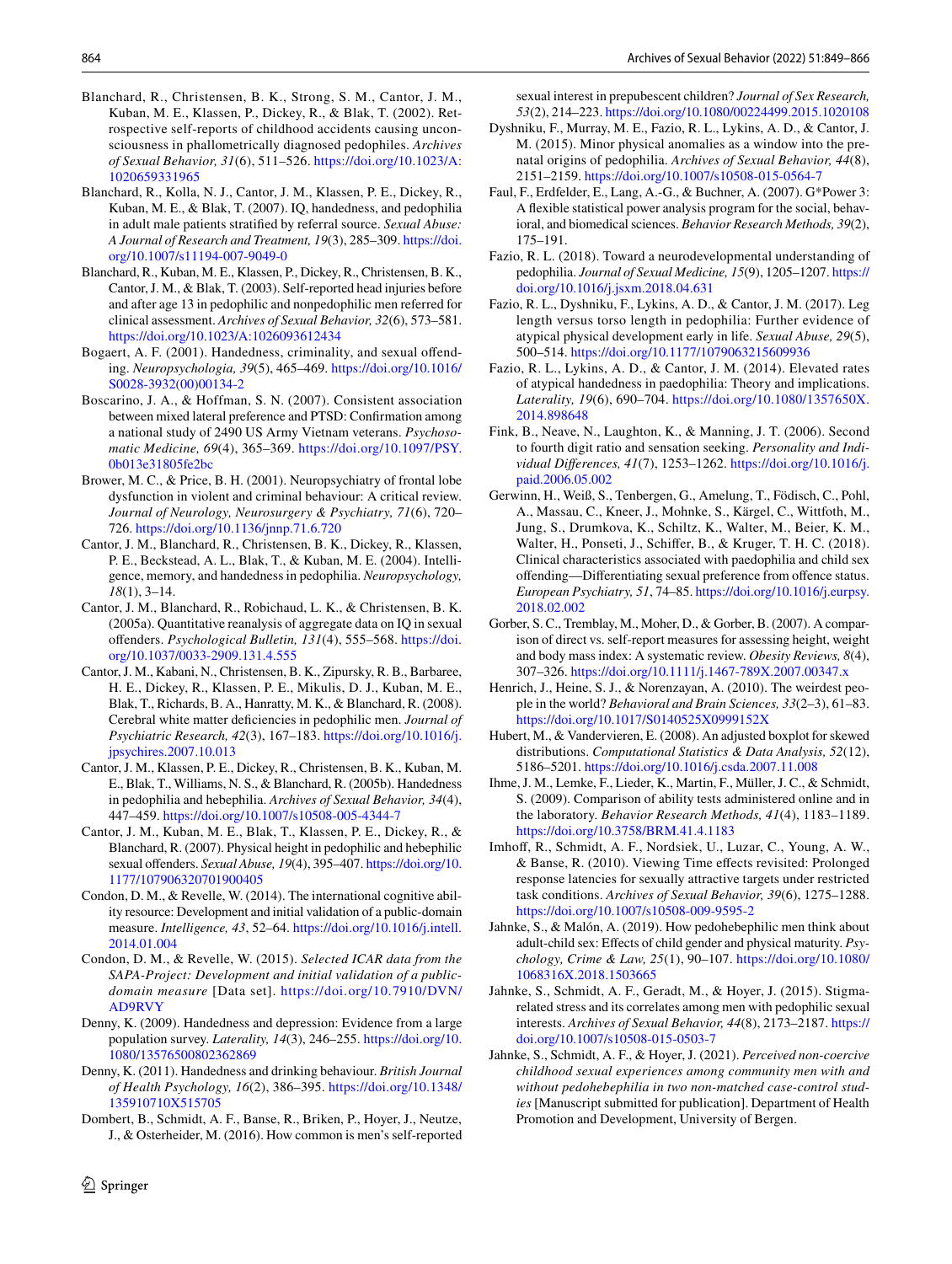- <span id="page-16-6"></span>Jordan, K., Wild, T. S. N., Fromberger, P., Müller, I., & Müller, J. L. (2020). Are there any biomarkers for pedophilia and sexual child abuse? A review. *Frontiers in Psychiatry, 10*, 940. [https://doi.org/](https://doi.org/10.3389/fpsyt.2019.00940) [10.3389/fpsyt.2019.00940](https://doi.org/10.3389/fpsyt.2019.00940)
- <span id="page-16-5"></span>Joyal, C. C., Black, D. N., & Dassylva, B. (2007). The neuropsychology and neurology of sexual deviance: A review and pilot study. *Sexual Abuse: A Journal of Research and Treatment, 19*(2), 155–173. <https://doi.org/10.1007/s11194-007-9045-4>
- <span id="page-16-14"></span>Joyal, C. C., & Carpentier, J. (2021). Concordance and discordance between paraphilic interests and behaviors: A follow-up study. *Journal of Sex Research*. [https://doi.org/10.1080/00224499.2021.](https://doi.org/10.1080/00224499.2021.1986801) [1986801](https://doi.org/10.1080/00224499.2021.1986801)
- <span id="page-16-4"></span>Joyal, C. C., Kärgel, C., Kneer, J., Amelung, T., Mohnke, S., Tenbergen, G., Walter, H., & Kruger, T. H. C. (2019). The neurobiological origins of pedophilia: Not that simple. *Journal of Sexual Medicine, 16*(1), 153–154.<https://doi.org/10.1016/j.jsxm.2018.10.015>
- <span id="page-16-9"></span>Lalumière, M. L., Blanchard, R., & Zucker, K. J. (2000). Sexual orientation and handedness in men and women: A meta-analysis. *Psychological Bulletin, 126*(4), 575–592. [https://doi.org/10.1037/](https://doi.org/10.1037/0033-2909.126.4.575) [0033-2909.126.4.575](https://doi.org/10.1037/0033-2909.126.4.575)
- <span id="page-16-31"></span>Lehmann, R. J. B., Schmidt, A. F., & Jahnke, S. (2020). Stigmatization of paraphilias and psychological conditions linked to sexual ofending. *Journal of Sex Research, 58*(4), 438–447. [https://doi.](https://doi.org/10.1080/00224499.2020.1754748) [org/10.1080/00224499.2020.1754748](https://doi.org/10.1080/00224499.2020.1754748)
- <span id="page-16-29"></span>Levenson, J. S., & Ackerman, A. R. (2017). The relationship between sex ofender height and pedophilic interest. *Deviant Behavior, 38,* 1383–1392. <https://doi.org/10.1080/01639625.2016.1254986>
- <span id="page-16-20"></span>Lichtenberger, E. O., & Kaufman, A. S. (2009). *Essentials of WAIS-IV assessment*. John Wiley & Sons.
- <span id="page-16-3"></span>Liu, J. (2011). Early health risk factors for violence: Conceptualization, evidence, and implications. *Aggression and Violent Behavior, 16*(1), 63–73.<https://doi.org/10.1016/j.avb.2010.12.003>
- <span id="page-16-24"></span>Maechler, M., Rousseeuw, P., Croux, C., Todorov, V., Ruckstuhl, A., Salibian-Barrera, M., Verbeke, T., Koller, M., Conceicao, E. L. T., & di Palma, M. A. (2019). *robustbase: Basic robust statistics* (0.93–5) [Computer software]. [https://CRAN.R-project.org/packa](https://CRAN.R-project.org/package=robustbase) [ge=robustbase](https://CRAN.R-project.org/package=robustbase)
- <span id="page-16-16"></span>Massau, C., Tenbergen, G., Kärgel, C., Weiß, S., Gerwinn, H., Pohl, A., Amelung, T., Mohnke, S., Kneer, J., Wittfoth, M., Ristow, I., Schiltz, K., Beier, K. M., Ponseti, J., Walter, M., Kruger, T. H. C., Walter, H., & Schifer, B. (2017). Executive functioning in pedophilia and child sexual offending. *Journal of the International Neuropsychological Society, 23*(6), 460–470. [https://doi.org/10.](https://doi.org/10.1017/S1355617717000315) [1017/S1355617717000315](https://doi.org/10.1017/S1355617717000315)
- <span id="page-16-27"></span>McKinlay, A., Grace, R. C., McLellan, T., Roger, D., Clarbour, J., & MacFarlane, M. R. (2014). Predicting adult offending behavior for individuals who experienced a traumatic brain injury during childhood. *Journal of Head Trauma Rehabilitation, 29*(6), 507–513. <https://doi.org/10.1097/HTR.0000000000000000>
- <span id="page-16-21"></span>McPhail, I. V., & Cantor, J. M. (2015). Pedophilia, height, and the magnitude of the association: A research note. *Deviant Behavior, 36*(4), 288–292.
- <span id="page-16-25"></span>Merz, Z. C., Lace, J. W., & Eisenstein, A. M. (2020). Examining broad intellectual abilities obtained within an mTurk internet sample. *Current Psychology*.<https://doi.org/10.1007/s12144-020-00741-0>
- <span id="page-16-26"></span>Miller, G. A., & Chapman, J. P. (2001). Misunderstanding analysis of covariance. *Journal of Abnormal Psychology, 110*(1), 40–48. <https://doi.org/10.1037//0021-843x.110.1.40>
- <span id="page-16-10"></span>Moffitt, T. E., Lynam, D. R., & Silva, P. A. (1994). Neuropsychological tests predicting persistent male delinquency. *Criminology, 32*(2), 277–300.<https://doi.org/10.1111/j.1745-9125.1994.tb01155.x>
- <span id="page-16-18"></span>Mokros, A., Habermeyer, E., & Küchenhoff, H. (2018). The uncertainty of psychological and psychiatric diagnoses. *Psychological Assessment, 30*(4), 556–560.<https://doi.org/10.1037/pas0000524>
- <span id="page-16-28"></span>Neutze, J., Seto, M. C., Schaefer, G. A., Mundt, I. A., & Beier, K. M. (2011). Predictors of child pornography ofenses and child sexual

abuse in a community sample of pedophiles and hebephiles. *Sexual Abuse, 23*(2), 212–242. [https://doi.org/10.1177/1079063210](https://doi.org/10.1177/1079063210382043) [382043](https://doi.org/10.1177/1079063210382043)

- <span id="page-16-11"></span>Ogunfowokan, A. A., Olagunju, O. E., Olajubu, A. O., Faremi, F. A., Oloyede, A. S., & Sharps, P. W. (2016). Correlates of self-report of rape among male school adolescents in Ile-Ife, Nigeria. *Journal of Interpersonal Violence, 31*(4), 555–571. [https://doi.org/10.1177/](https://doi.org/10.1177/0886260514556104) [0886260514556104](https://doi.org/10.1177/0886260514556104)
- Palta, M., Prineas, R. J., Berman, R., & Hannan, P. (1982). Comparison of self-reported and measured height and weight. *American Journal of Epidemiology, 115*(2), 223–230. [https://doi.org/10.1093/](https://doi.org/10.1093/oxfordjournals.aje.a113294) [oxfordjournals.aje.a113294](https://doi.org/10.1093/oxfordjournals.aje.a113294)
- <span id="page-16-22"></span>Pedneault, C. I., Hilgard, J., Pettersen, C., Hermann, C. A., White, K., & Nunes, K. L. (2021). How well do indirect measures assess sexual interest in children? A meta-analysis. *Journal of Consulting and Clinical Psychology, 89*(4), 350–363. [https://doi.org/10.](https://doi.org/10.1037/ccp0000627) [1037/ccp0000627](https://doi.org/10.1037/ccp0000627)
- <span id="page-16-2"></span>Poeppl, T. B., Eickhoff, S. B., Fox, P. T., Laird, A. R., Rupprecht, R., Langguth, B., & Bzdok, D. (2015). Connectivity and functional profling of abnormal brain structures in pedophilia. *Human Brain Mapping, 36*(6), 2374–2386. <https://doi.org/10.1002/hbm.22777>
- <span id="page-16-1"></span>Poeppl, T. B., Nitschke, J., Dombert, B., Santtila, P., Greenlee, M. W., Osterheider, M., & Mokros, A. (2011). Functional cortical and subcortical abnormalities in pedophilia: A combined study using a choice reaction time task and fMRI. *Journal of Sexual Medicine, 8*(6), 1660–1674. [https://doi.org/10.1111/j.1743-6109.2011.](https://doi.org/10.1111/j.1743-6109.2011.02248.x) [02248.x](https://doi.org/10.1111/j.1743-6109.2011.02248.x)
- <span id="page-16-23"></span>Ray, J. J. (1984). The reliability of short social desirability scales. *Journal of Social Psychology, 123*(1), 133.
- <span id="page-16-15"></span>Schifer, B., Amelung, T., Pohl, A., Kaergel, C., Tenbergen, G., Gerwinn, H., Mohnke, S., Massau, C., Matthias, W., Weiß, S., Marr, V., Beier, K. M., Walter, M., Ponseti, J., Krüger, T. H. C., Schiltz, K., & Walter, H. (2017). Gray matter anomalies in pedophiles with and without a history of child sexual ofending. *Translational Psychiatry, 7*(5), e1129.<https://doi.org/10.1038/tp.2017.96>
- <span id="page-16-7"></span>Schifer, B., Peschel, T., Paul, T., Gizewski, E., Forsting, M., Leygraf, N., Schedlowski, M., & Krueger, T. H. C. (2007). Structural brain abnormalities in the frontostriatal system and cerebellum in pedophilia. *Journal of Psychiatric Research, 41*(9), 753–762. [https://](https://doi.org/10.1016/j.jpsychires.2006.06.003) [doi.org/10.1016/j.jpsychires.2006.06.003](https://doi.org/10.1016/j.jpsychires.2006.06.003)
- <span id="page-16-19"></span>Schipolowski, S., Wilhelm, O., Schroeders, U., Kovaleva, A., Kemper, C. J., & Rammstedt, B. (2014). *Eine kurze Skala zur Messungkristalliner Intelligenz: Die Kurzskala gc des Berliner Tests zur Erfassung Fluider und Kristalliner Intelligenz (BEFKI GC-K)*. GESIS-Working Papers 2014/29. [http://nbn-resolving.de/urn:nbn:](http://nbn-resolving.de/urn:nbn:de:0168-ssoar-377864) [de:0168-ssoar-377864](http://nbn-resolving.de/urn:nbn:de:0168-ssoar-377864)
- <span id="page-16-17"></span>Schmidt, A. F., Babchishin, K. M., & Lehmann, R. J. B. (2017). A metaanalysis of viewing time measures of sexual interest in children. *Archives of Sexual Behavior, 46*(1), 287–300. [https://doi.org/10.](https://doi.org/10.1007/s10508-016-0806-3) [1007/s10508-016-0806-3](https://doi.org/10.1007/s10508-016-0806-3)
- <span id="page-16-12"></span>Schmidt, A. F., Mokros, A., & Banse, R. (2013). Is pedophilic sexual preference continuous? A taxometric analysis based on direct and indirect measures. *Psychological Assessment, 25*(4), 1146–1153. <https://doi.org/10.1037/a0033326>
- <span id="page-16-13"></span>Seto, M. C. (2008). *Pedophilia and sexual ofending against children: Theory, assessment, and intervention* (1st ed.). American Psychological Association.<https://doi.org/10.1037/11639-000>.
- <span id="page-16-30"></span>Seto, M. C. (2004). Pedophilia and sexual offenses against children. *Annual Review of Sex Research, 15*(1), 321–361. [https://doi.org/](https://doi.org/10.1080/10532528.2004.10559823) [10.1080/10532528.2004.10559823](https://doi.org/10.1080/10532528.2004.10559823)
- <span id="page-16-0"></span>Seto, M. C. (2012). Is pedophilia a sexual orientation? *Archives of Sexual Behavior, 41*(1), 231–236. [https://doi.org/10.1007/](https://doi.org/10.1007/s10508-011-9882-6) [s10508-011-9882-6](https://doi.org/10.1007/s10508-011-9882-6)
- <span id="page-16-8"></span>Singy, P. (2015). Hebephilia: A postmortem dissection. *Archives of Sexual Behavior, 44*(5), 1109–1116. [https://doi.org/10.1007/](https://doi.org/10.1007/s10508-015-0542-0) [s10508-015-0542-0](https://doi.org/10.1007/s10508-015-0542-0)